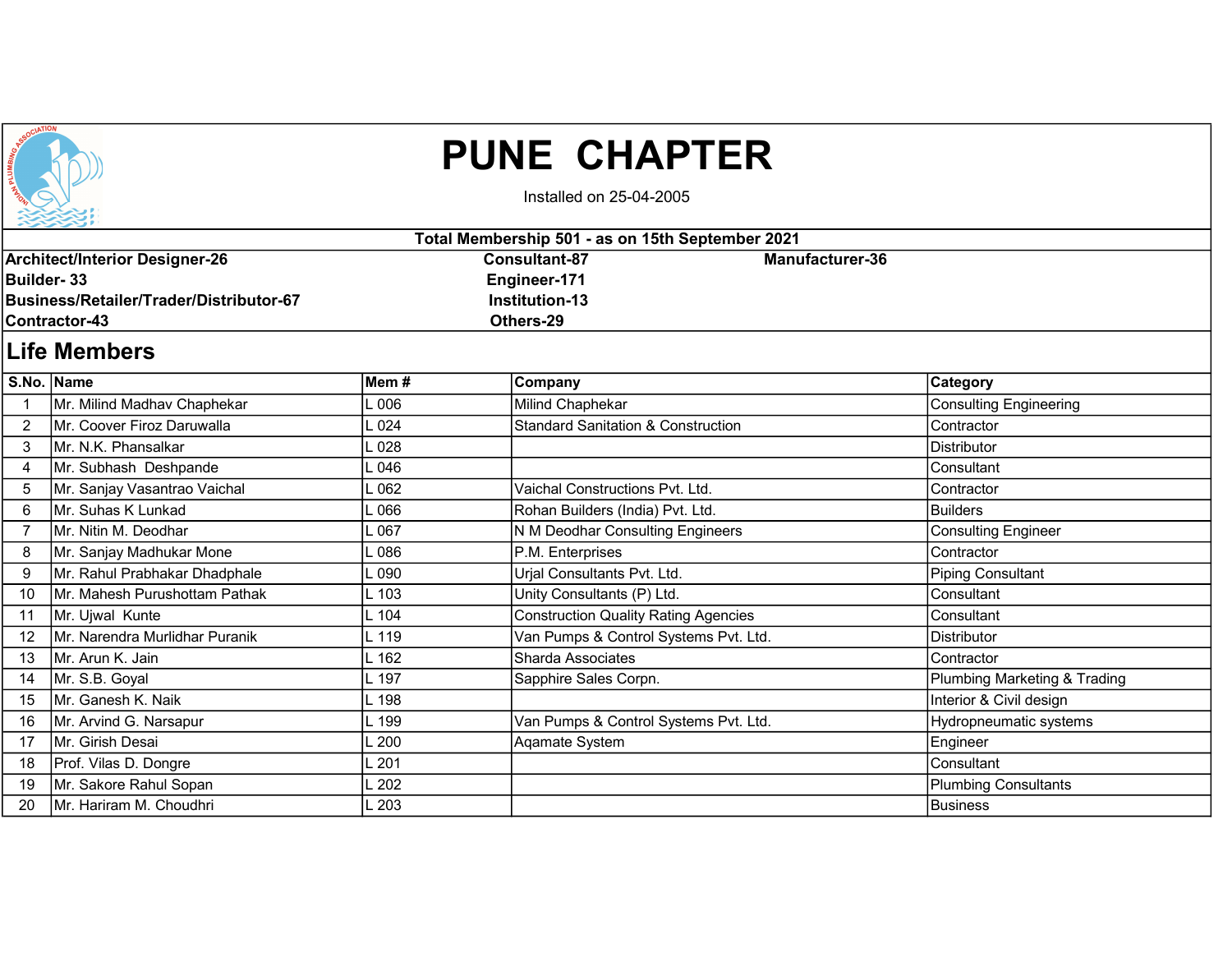| 21 | Mr. Ramesh Ramchandra Dhoot    | .205   |                                         | Chartered Engineer                     |
|----|--------------------------------|--------|-----------------------------------------|----------------------------------------|
| 22 | İMr. Bimal H. Vora             | $-211$ | <b>Modern Tubes</b>                     | Trader                                 |
| 23 | Mr. Nagraj                     | .212   | Astral                                  | Service                                |
| 24 | Mr. Hemant S. Sathye           | .213   |                                         | Architects & Interior Designers        |
| 25 | Mr. Pravin Bora                | .214   | P & P Aqua Systems                      | <b>Civil Engineers</b>                 |
| 26 | Mr. Joshi Narayan Yashawant    | $-215$ |                                         | Consultant                             |
| 27 | Mr. Dinesh D. Shah             | 224    | Ensys Engineers Pvt. Ltd                | Business in Heating & Cooling Products |
| 28 | Mr. Ketan Vijaykumar Dantale   | 225    |                                         | Consultant                             |
| 29 | Mr. Umesh Magar                | 231    | Magar Township Development Construction | Contractor                             |
| 30 | Mr. Deepak Bhirud              | 232    |                                         | <b>Consulting Engineer</b>             |
| 31 | Er. Prakash Nagnath            | 233    | Habitat                                 | Civil Engineers & Contractors          |
| 32 | Ms.Shilpa S. Gokhale           | 241    |                                         | Others                                 |
| 33 | Mr. Sachin Jayant Kulkarni     | .306   |                                         | Trading & Marketing                    |
| 34 | Mr. Dinesh C. Kudale           | 308    |                                         | Civil Engineers & Contractors          |
| 35 | Mr. Nandan Shivkumar Nandimath | .309   |                                         | Engineer                               |
| 36 | Mr. Mahesh Madhav Limaye       | .310   | <b>Horizon Enterprises</b>              | Manufactures of Garbage Chutes         |
| 37 | Mr. Manoj Rajaram Deshmukh     | .338   |                                         | Civil Engineering Consultant           |
| 38 | Mr. Asit Mahaldar              | 352    | <b>Reliance Fire Protection Systems</b> | Fire Protection Contractors            |
| 39 | Mr. Yusuf Nomanbhai Plumber    | 353    |                                         | Plumbing Contractor                    |
| 40 | Mr. Rajendra S. Choudhari      | 359    |                                         | Consultant                             |
| 41 | Mr. Dinesh R. Ronghe           | .360   |                                         | Engineer                               |
| 42 | Mr. Rajesh K. Pangare          | 361    |                                         | Consultant                             |
| 43 | Mr. Suresh Moorjani            | .364   | Sonal Construction                      | Consultant                             |
| 44 | Mr. Milind M. Kulkarni         | 394    | Hydro-Biotech-Systems                   | Consultant                             |
| 45 | Mr. Parag S. Edwankar          | .405   | CONTOURS INTERIO PVT. LTD               | Contractor                             |
| 46 | Mr. Manish Arun Warde          | 427    | <b>Halward Aqua Systems</b>             | Contractor                             |
| 47 | Mr. Amit Lalit Shah            | 436    | Om Engineers & Builders                 | Builder                                |
| 48 | Mr. Anil K. Baikaerikar        | 458    | Bipin Engineers Pvt. Ltd                | Manufacturer                           |
| 49 | Mr. Amit C. Kendale            | 542    | Amit Infrastructure Consultants         | Consutant                              |
| 50 | Mr. Rajesh Suresh Pandit       | 572    | Atharva Engineers                       | Contractor                             |
| 51 | Mr. Vivek Vasant Khandekar     | 650    | <b>Finolex Industries Limited</b>       | Manufacturer                           |
| 52 | Mr. Ravindra L. Sharma         | $-651$ | Surbhi Sales Corporation                | Distributor                            |
| 53 | Mr. Ketan Lodha                | 652    | C/o Paras Marketing                     | Distributor                            |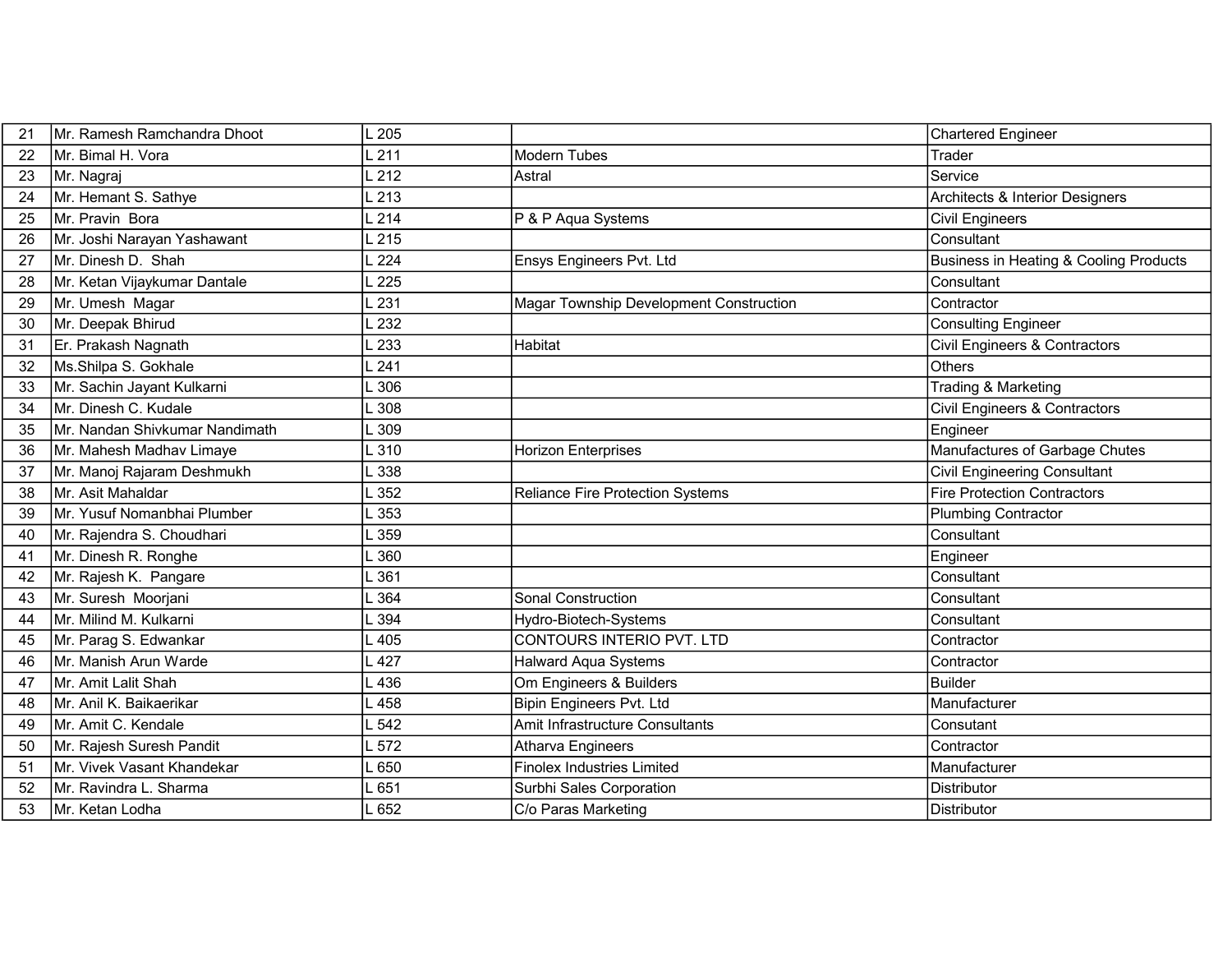| 54 | Mr. Nitesh D. Shah               | 653    | <b>Prince Distributor</b>             | Distributor        |
|----|----------------------------------|--------|---------------------------------------|--------------------|
| 55 | İMr. Bhavik Ubhadia              | 654    | Simpolo Marketing                     | <b>Distributor</b> |
| 56 | Mr. Uday Gokhale                 | 656    | Water Wings Equipment Pvt. Ltd        | Manufacturer       |
| 57 | Mr. Dhananjay Apte               | 658    | <b>Architectural Energy Solutions</b> | Consultant         |
| 58 | Mr. Laxmikant Mavaji Patel       | 664    | Ichalkaranji Trade Centre             | Distributor        |
| 59 | Mr. Ajit Devaran Kothare         | 668    | Deolalikar Consultants Pvt. Ltd.      | Engineer           |
| 60 | Mr. Devidas Pandurang Damodare   | .669   | <b>Shriram Traders</b>                | Trader             |
| 61 | Mr. Harun Shaikhlal Mulani       | 670    | Alpha Sanitary Wares & Hardware       | Trader             |
| 62 | Mr. Bahusaheb Madhav Jagtap      | 671    | Shri Mauli Sanitary Stores            | Trader             |
| 63 | Mr. Anand Vinayk Abhay Hajare    | $-672$ | Jayram General Stores                 | Trader             |
| 64 | Mr. Vishal Tukaram Deshmukh      | 673    | <b>Vijay Electricals</b>              | Trader             |
| 65 | Mr. Suresh S. Gholve             | 674    | <b>Swati Traders</b>                  | Trader             |
| 66 | Mr. Shivaji Uddhavrao Sarade     | 675    | Shivshakti Irrigators                 | Trader             |
| 67 | Mr. Gopal Madhav Gokak           | .676   | M.V. Enterprises                      | Trader             |
| 68 | Mr. Anand Subhashchandra Lonawat | 677    | S.K. Lonawat                          | Trader             |
| 69 | Mr. Ratnakar Sugandhi            | 678    | <b>Girish Enterprise</b>              | Trader             |
| 70 | Mr. Karkhanis Salil Kamlakar     | 694    | Deolalikar Consultants Pvt. Ltd.      | Consultant         |
| 71 | Mr. Andure Umesh Ramakant        | L 709  | <b>Sheetal Traders</b>                | Trader             |
| 72 | Mr. Ramani Iyer                  | L 752  | Forbes Marshall Ltd.                  | Manufacturer       |
| 73 | Mr. Santosh Y. Malusare          | $-764$ |                                       | Others             |
| 74 | Mr. Shelke Vikram Raosaheb       | L 772  | <b>Shelke Agencies</b>                | Trader             |
| 75 | Mr. Chandrakant M. Gunge         | $-773$ | Parvati Enterprises                   | Trader             |
| 76 | Mr. Dhananjay Subhash Damle      | L 797  | Cadwiz                                | Consultant         |
| 77 | Mr. Anup N. Mehta                | .809   | M. Lalwani & Co.                      | <b>Distributor</b> |
| 78 | Mr. Jatin Arvind Mehta           | $-810$ | Jayantilal and Company                | Trader             |
| 79 | Mr. Grish K. Pipoliya            | 811    | Sejal Ceramics                        | Distributor        |
| 80 | Mr. Sanjay D. Mittal             | .812   | <b>Sagar Enterprises</b>              | Distributor        |
| 81 | Mr. Rajesh Jayantilal Rathod     | $-813$ | Shree Nakoda Sales Corporation        | Trader             |
| 82 | Mr. Jayesh Kantilal Shah         | 814    | Shivlaxmi Enterprises                 | Trader             |
| 83 | Mr. Manoj Veerendra Jujare       | 826    | Wadhawan Holdings Pvt. Ltd            | Engineer           |
| 84 | Mr. C.M. Kaushal                 | .830   | <b>Kaushal Solar</b>                  | Manufacturer       |
| 85 | Mr. Samadhan Patil               | L831   | H A Electrical & Plumbing Contractor  | Engineer           |
| 86 | Mr. Dadasaheb Ramchandra Gaikwad | .832   | Vascon Group                          | Engineer           |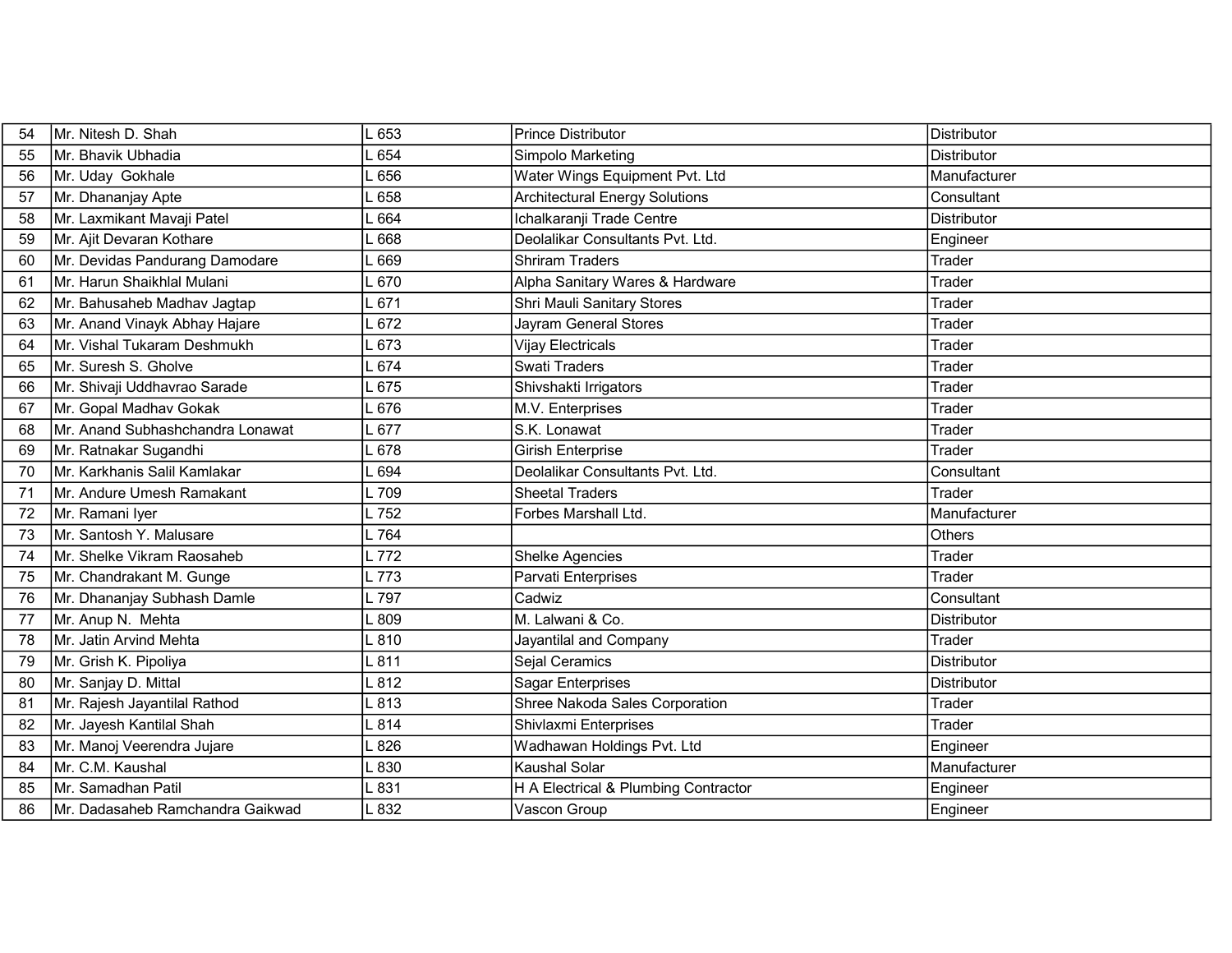| 87  | Mr. Nakul Boralkar                 | .833    | Panchshil Group                               | Engineer               |
|-----|------------------------------------|---------|-----------------------------------------------|------------------------|
| 88  | Mr. Santosh Kolekar                | .834    | Panchshil Group                               | Engineer               |
| 89  | Mr. Chintamani Kelkar              | .835    | Vascon Group                                  | Engineer               |
| 90  | Mr. Nilesh Patil                   | .836    | <b>DB Hospitality</b>                         | Engineer               |
| 91  | Mr. Kshitij Balchandra Dhairkar    | 887     | J. Bracewell Pvt. Ltd.                        | Contractor             |
| 92  | Mr. Bhushan Narendra Bhalerao      | 1916    | Plumbing & Fire Consultants                   | Consultant             |
| 93  | Mr. Amit Anil Bodas                | 943     | Aqualift Engineers & Solutions Pvt. Ltd       | <b>Distributor</b>     |
| 94  | Mr. Asif Shikalgar                 | .966    | Ishfa MEP Contractors                         | Contractor             |
| 95  | Mr. Dhananjay Jaydeo Limaye        | 967     | Multitech Hydrosystems                        | <b>Distributor</b>     |
| 96  | Mr. Pradeep Vishvanath Kulkarni    | .970    | Noncon Services & Energy System               | Consultant             |
| 97  | Mr. Gopalkrishna G. Sagari         | .971    | <b>Apex Consultants</b>                       | Consultant             |
| 98  | Mr. Sunil Sudhir Limaye            | .976    | <b>Prime Consultants</b>                      | Consultant             |
| 99  | Mr. Zerxis A. Dastur               | .977    | N.Z. Consultants                              | Consultant             |
| 100 | Mr. R.S. Agharkar                  | .999    | Akshay Urja Pvt. Ltd                          | Consultant, Contractor |
| 101 | Mr. Sujit Arjunrao Mane            | L 1039  | <b>Param Constructions</b>                    | Contractor             |
| 102 | Mr. Mohammad Farid Alam            | $-1040$ | Shapoorji Pallonji & Co. Ltd (Rew-Pune)       | <b>Builder</b>         |
| 103 | Mr. Abhijit Deshpande              | L 1041  | Vertices Consultants Pvt. Ltd                 | Consultant             |
| 104 | Mr. Vijay Rajesh Gupta             | L 1059  | <b>Gammon India Limited</b>                   | Engineer               |
| 105 | Mr. R.K. Goenka                    | L 1060  | West Coast Enterprises P. Ltd                 | Distributor            |
| 106 | Mr. Manoj Arvind Patwardhan        | 1061    |                                               | Engineer               |
| 107 | Mr. Prashant Y. Gokhale            | L 1068  | Ecomat Engineers Pvt. Ltd                     | Manufacturer           |
| 108 | Mr. Rounak Jaikishin Goklaney      | 1085    |                                               | Engineer               |
| 109 | Mr. Rajeev Kher                    | L1087   | 3S - Shramik - Saraplast Pvt. Ltd             | Manufacturer           |
| 110 | Mr. Rohit More                     | L1123   | Grauer & Weil (India) Ltd                     | Manufacturer           |
| 111 | Mr. Kuber Chandrashekhar Jagannath | L1137   | <b>Kuber Plumbing Works</b>                   | Contractor             |
| 112 | Mr. Shrirang P. Farkade            | L1142   | Janki Services                                | Contractor             |
| 113 | Mr. Laxman Namdeo Patil            | L1143   | Siddhi Plumbing                               | Contractor             |
| 114 | Mr. Balasaheb Bhaurao Bhosle       | L1144   | <b>Bhosle Plumbing Works</b>                  | Contractor             |
| 115 | Mr. Azmi Mohd. Ahmad               | L1145   | <b>Advanced Plumbing</b>                      | Contractor             |
| 116 | Mr. Swanand Jawlekar               | L1157   | <b>Phinix Enterprises</b>                     | Consultant, Contractor |
| 117 | Mr. Subhash Panchamsing Khanade    | L1242   | <b>Atharva MEP Services</b>                   | Contractor             |
| 118 | Mr. Ramchandra Sulhakar Soman      | L1248   | Qualcon Engineering Solutions (Pune) Pvt. Ltd | Trader                 |
| 119 | Mr. Sachin B. Fulfagar             | L1328   | <b>Blue Technologies</b>                      | Contractor             |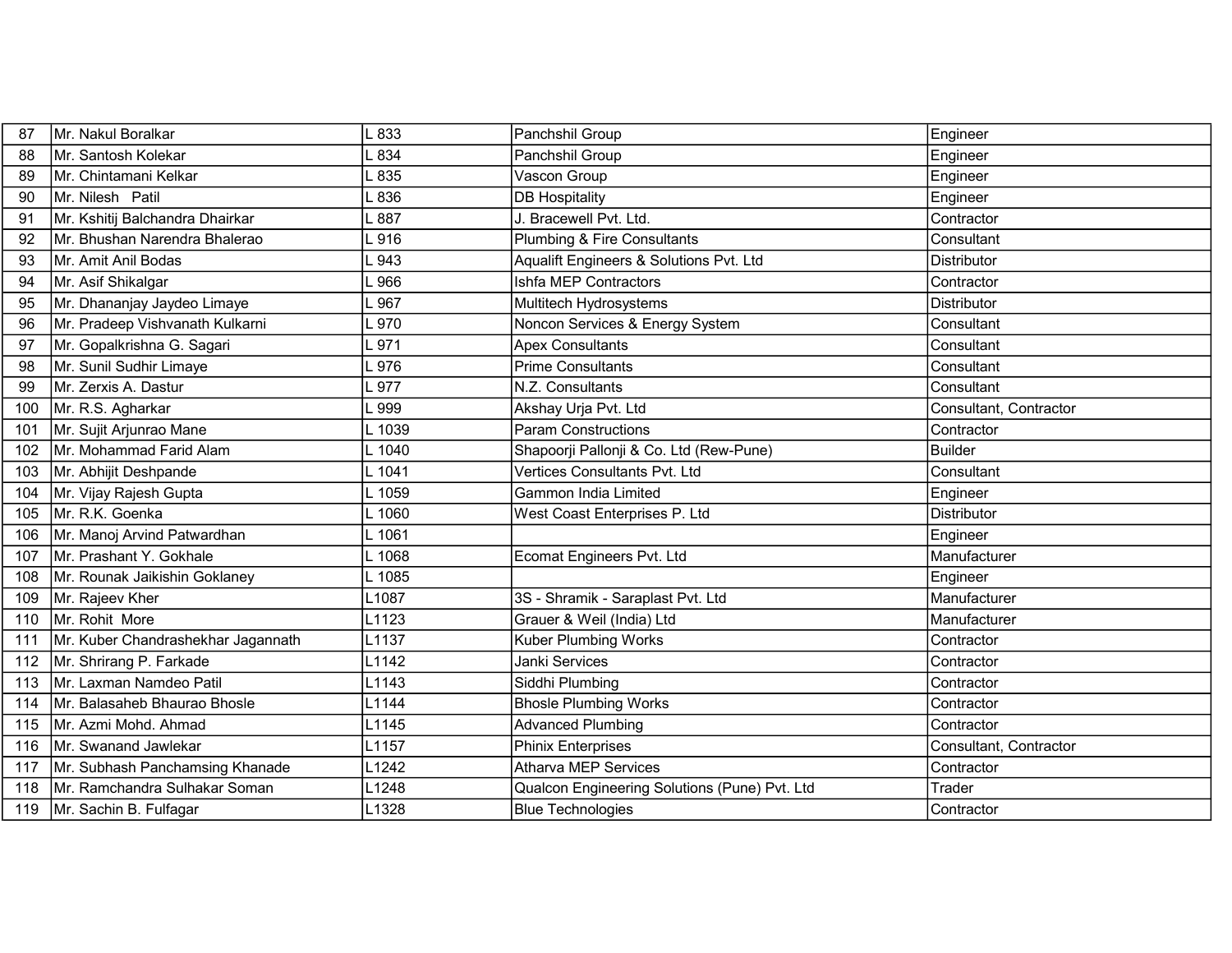| 120 | Mr. Sanchit Chandrashekhar Joshi   | L1390             | <b>Sujal Environmental Consultants</b>    | Consultant           |
|-----|------------------------------------|-------------------|-------------------------------------------|----------------------|
| 121 | Mr. Dhananjay Laxman Pujari        | L <sub>1395</sub> | <b>Optimal Designs</b>                    | Consultant; Engineer |
| 122 | Mr. Tukaram Jagannath Dudhal       | L1396             |                                           | Engineer             |
| 123 | Mr. Saketchandra Suhas Natu        | L1397             | Global Aqua                               | Manufacturer         |
| 124 | Ms. Dhanashree Arun Mali           | L1398             |                                           | Consultant           |
| 125 | Mr. Yogesh Balkrishan Palekar      | L1399             |                                           | Consultant           |
| 126 | Mr. Kavish Thakwani                | L1400             | Avishkar                                  | Builder, Engineer    |
| 127 | Mr. Manoj R. Agarwal               | L1401             | <b>Agarwal Consultants</b>                | Architect            |
| 128 | Mr. Sanjay S. Javanjal             | L <sub>1414</sub> | Deccan Environmental Consultants Pvt. Ltd | Contractor           |
| 129 | Mrs. Mrudul Madhav Kelkar          | L1415             | Maharashtra Jeevan Pradhikaran            | Engineer             |
| 130 | Ms. Madhura Raghunath Kulkarni     | L1416             | College of Engineering, Pune              | Student              |
| 131 | Mr. Bharat R. Lawale               | L1444             | IMAGO (The Design Studio)                 | Architect            |
| 132 | Ms. Maparvez Irani Lawale          | L1445             | IMAGO (The Design Studio)                 | Architect            |
| 133 | Mr. Sanjay Murlidhar Karodpati     | L1446             | Army Institute of Technology              | Engineer             |
| 134 | Mr. Shrikant Manohar Danke         | L1447             |                                           | Engineer             |
| 135 | Mr. Vishvasrao Balasaheb Salunkhe  | L1448             |                                           | Engineer             |
| 136 | Mr. Samir Shamkant Patil           | L1449             |                                           | Engineer             |
| 137 | Mr. Anil Madhusudan Kulkarni       | L1450             | Anil Kulkarni & Associates                | Architect            |
| 138 | Mr. Shahaji Brahmadeo Dalvi        | L1453             |                                           | Engineer             |
| 139 | Ms. Tejaswinee Niranjan Chitale    | L1459             | <b>Envision Consultants</b>               | Consultant           |
| 140 | Mr. Swami Suryakant Chandrashekhar | L1493             | <b>Swami Consulting Services</b>          | Consultant           |
| 141 | Mr. Aadil Bhalchandra Kanikar      | L-1531            | Avail Parts Pvt. Ltd                      | Distributor          |
| 142 | Mr. Vishal Sahadu Borate           | L-1589            | <b>Viscon Consultant</b>                  | Consultant           |
| 143 | Mr. Babu Shaikh                    | L-1605            | Sai Builcon                               | Builder              |
| 144 | Mr. Ashwini Kumar Ashok Choudhary  | L-1606            | <b>TCG RE</b>                             | Engineer             |
| 145 | Mr. Sandeep S. Gangwal             | L-1607            | Rajshree Pipes Pvt. Ltd                   | Distributor          |
| 146 | Ms. Bhakti Mandke                  | L-1610            | <b>Rheaa Consulting Services</b>          | Consultant           |
| 147 | Mr. Manish M. Shah                 | L-1620            | Aarti Sales Corporation                   | <b>Distributor</b>   |
| 148 | Mr. Sachin Karne                   | L-1621            | <b>Tech Mark Services</b>                 | Manufacturer         |
| 149 | Mr. Rajendra Kumar V. Sarat        | L-1622            | Viraj Envirozing India Pvt. Ltd           | Consultant           |
| 150 | Mr. Lalit Aditya Shirish           | L-1624            | Ensys Engineers Pvt. Ltd                  | Manufacturer         |
| 151 | Mr. Sachin S. Jaiswal              | L-1625            | The Bath Studio                           | Contractor           |
| 152 | Mr. Rudrawar Swapnil Dattatray     | L-1629            |                                           | Engineer             |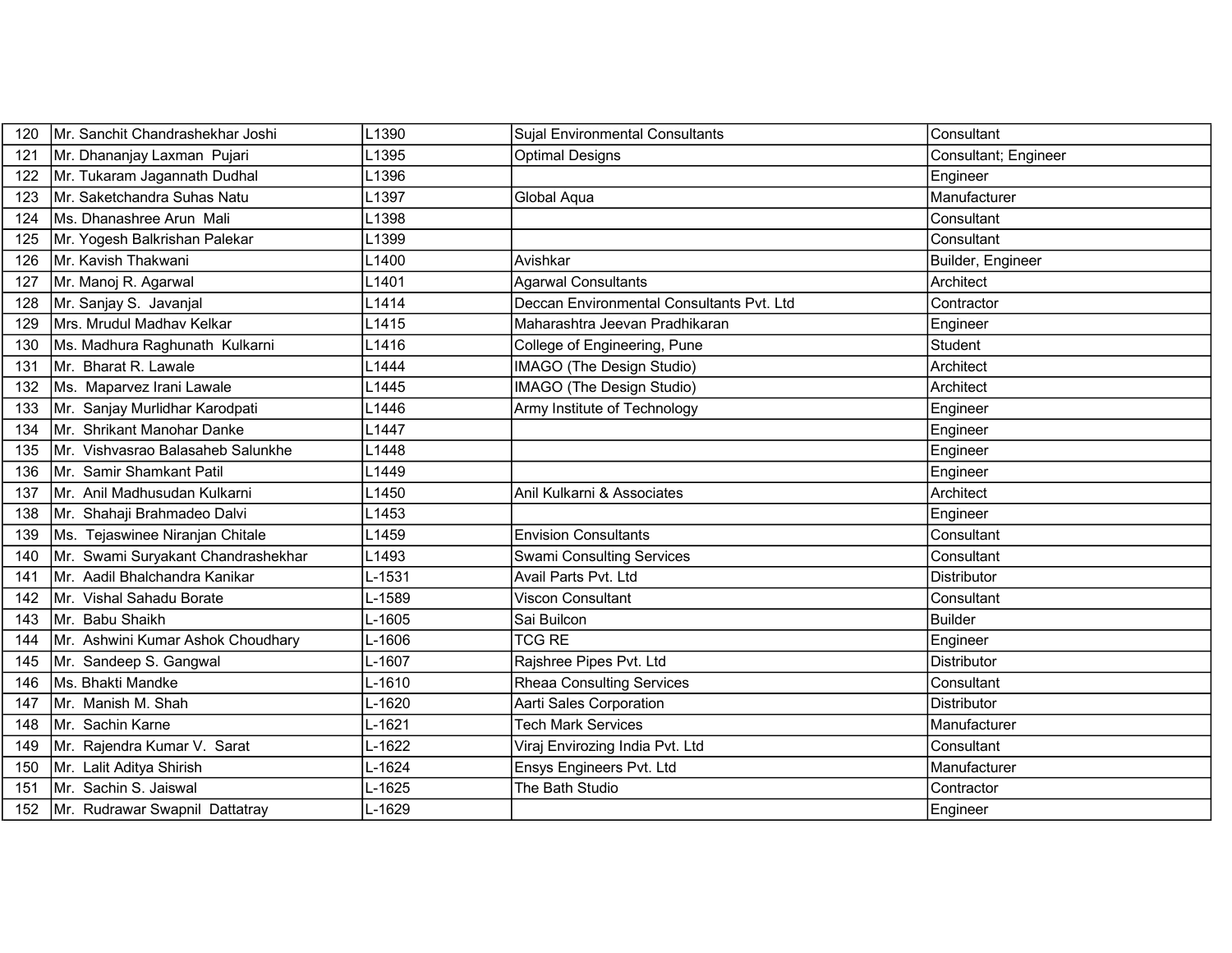| 153 | Mr. Kode Avinash Narayan        | L-1631     | Dolphin Hydro-Techno Systems Pvt. Ltd | Manufacturer                     |
|-----|---------------------------------|------------|---------------------------------------|----------------------------------|
| 154 | Mr. Dhanraj Ratanchand Bora     | L-1640     | Mangal Ratan Constro                  | <b>Builder</b>                   |
| 155 | Mr. Abhay N Pimpalkhare         | L-1652     | <b>Integrated Consultant</b>          | Consultant                       |
| 156 | Mr. Laxman Shridhar Gogte       | L-1659     | <b>Pride Projects and Consultants</b> | Proprietor                       |
| 157 | Mr. Anookp K Zutshi             | L-1676     | Tropicaal Waters India Pvt. Ltd.      | Director                         |
| 158 | Mr. Shekhar Balasaheb Ithape    | L-1677     |                                       | Individual                       |
| 159 | Mr. Subhash N Gujarathi         | L-1679     | Kanayalal & Bros.                     | Partner                          |
| 160 | Mr. Anirudha Deshmukh           | L-1680     | A G Corporation                       | Owner                            |
| 161 | Mr. Thorat Shrijit Pravin       | L-1681     |                                       | Engineer                         |
| 162 | Mr. Mangesh D Surve             | L-1799     | Envicare Technologies Pvt Ltd         | Manufacturer                     |
| 163 | Mr. Rajendra Bapurao Bhosale    | L-1818     | <b>Omkar Engineering Services</b>     | Contractor                       |
| 164 | Mr. Yogesh Lahori               | L-1848     | Godrej Infenity                       | Engineer                         |
| 165 | Mr. Ajinkya Milind Chapnekar    | L-1866     | Aquamate Engineering Pvt Ltd.         | Engineer                         |
| 166 | Mr. Suhas Balasaheb Umap        | L-1897     | Phiroze Karaka & Co                   | Engineer                         |
| 167 | Mr. Shahewar Bhatti             | L-1898     | <b>Kumar Properties</b>               | <b>Builder</b>                   |
| 168 | Mr. Suleman Sikander            | L-1899     | Gera Development Pvt Ltd              | <b>Builders &amp; Developers</b> |
| 169 | Mr. Raksar Manoj Arun           | L-1900     | B G Shirke Const. Tech. Pvt. Ltd.     | Engineer                         |
| 170 | Mr. Anirudha Arun Garje         | L-1901     | Kasturi Housing Pvt. Ltd.             | Engineer                         |
| 171 | Mr. Tushar Prabhakar Chitnis    | L-1902     | Kasturi Housing Pvt. Ltd.             | Engineer                         |
| 172 | Mr. Dhananjay Shivajirao Jadhav | L-1903     | Vivan Projects                        | Engineer                         |
| 173 | Mr. Ravindra Appana Naik        | L-1904     | Vivan Projects                        | Engineer                         |
| 174 | Mr. Harshal A Pachpande         | L-1905     | Namrata Group                         | Engineer                         |
| 175 | Mr. Swapnil Sakhare             | L-1906     | Namrata Group                         | Engineer                         |
| 176 | Mr. Dangale Jagdish Tukaram     | L-1907     | Venkataramanan Associates             | Consultant                       |
| 177 | Mr. Manmath Kumar Behera        | L-1908     | Kasturi Housing Pvt. Ltd.             | Engineer                         |
| 178 | Mr. Deepak Kunbhnath Soude      | L-1909     | Kasturi Housing Pvt. Ltd.             | Engineer                         |
| 179 | Mr. Mukund Ramesh Gophane       | L-1910     | Vascon Engg. Limited                  | Others                           |
| 180 | Mr. Satish S Kamble             | $L-1911$   | Vascon Engg. Limited                  | Engineer                         |
| 181 | Mr. Prashant B Kanke            | L-1912     | Rheaa CiviTech Pvt. Ltd.              | Engineer                         |
| 182 | Mr. Dinesh B Patil              | L-1913     | Rheaa CiviTech Pvt. Ltd.              | Engineer                         |
| 183 | Mr. Avinash Dabhade             | $L - 1914$ | Vaichal Construction Pvt. Ltd.        | Engineer                         |
| 184 | Mr. Dhananjay A Utpat           | L-1915     | Vaichal Construction Pvt. Ltd.        | Engineer                         |
| 185 | Mr. Prakash Uttam Shelar        | L-1916     | Pandit Javdekkar Associates           | Engineer                         |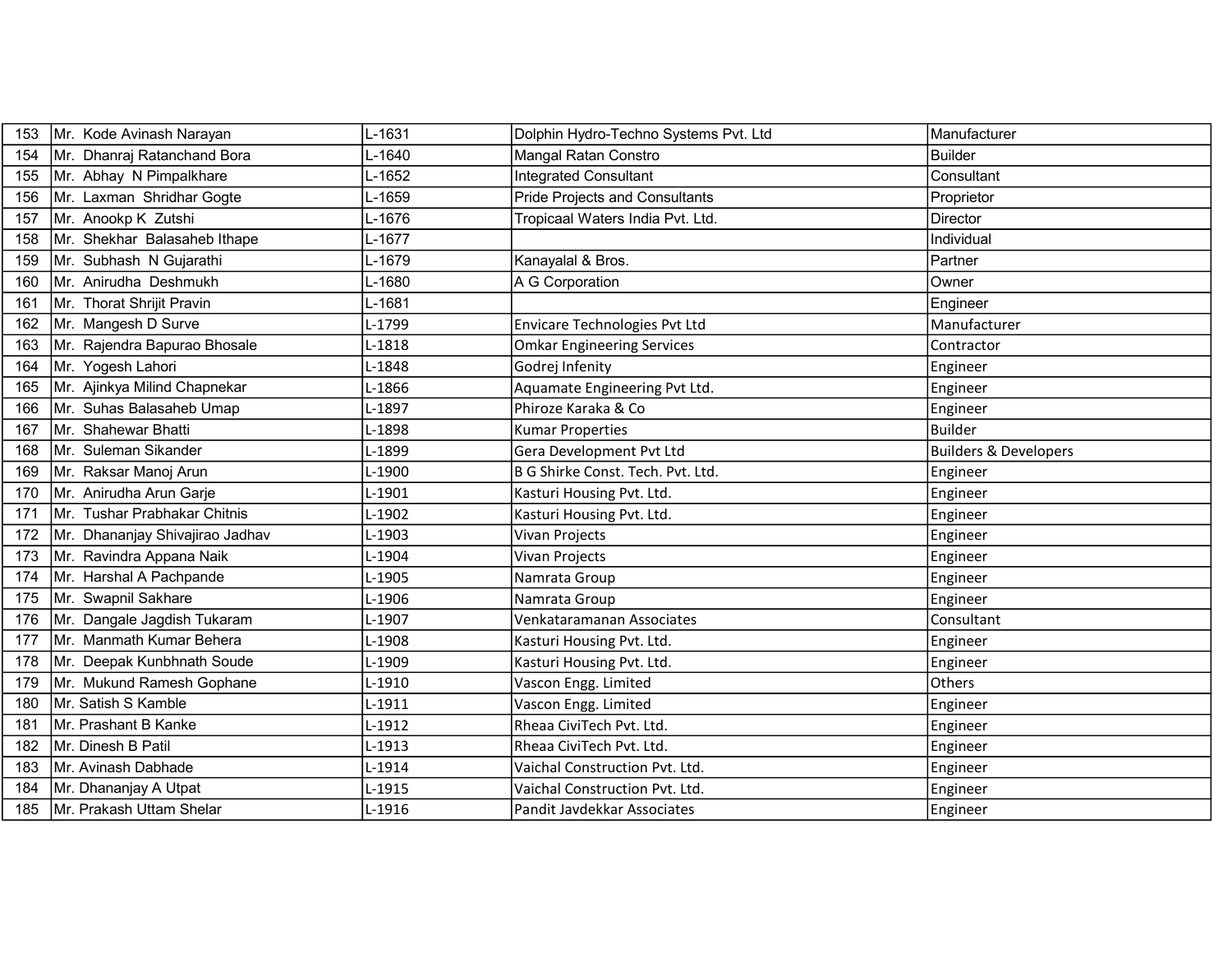| 186 | Mr. Dipak Murlidhar Jawale             | L-1917   | Pandit Javdekkar Associates        | Engineer   |
|-----|----------------------------------------|----------|------------------------------------|------------|
| 187 | Mr. Anbhule Mahesh E                   | L-1918   | Vilas Javadekar Developers         | Engineer   |
| 188 | Mr. Vishwanath Naresh Biswas           | L-1919   | V J Developers                     | Engineer   |
| 189 | Mr. Ravindra C Kukade                  | L-1920   | Kolte-Patil townships (Pune) Ltd.  | Engineer   |
| 190 | Mr. Sharad A Panhale                   | L-1921   | Rama Builders & Developers         | Engineer   |
| 191 | Mr. Vijay Subhash Gaikwad              | $L-1922$ | Rama Builders & Developers         | Engineer   |
| 192 | Mr. Tushar Gupta                       | L-1923   | Lankad Properties                  | Builder    |
| 193 | Mr. Datttraya Vitthal Pawale           | L-1924   | Ashoka Buildcon Ltd, Nashik        | Engineer   |
| 194 | Mr. Vedant Sanjay Banker               | L-1926   | Acropolis Purple Developers        | Engineer   |
| 195 | Mr. Ashrafali A Attaraut               | $L-1927$ | <b>Acropolis Purple Developers</b> | Engineer   |
| 196 | Mr. Navnath Lamkane                    | L-1928   | Gensys tech. Pvt. Ltd.             | Engineer   |
| 197 | Mr. Nilesh N Dorle                     | L-1929   | Gensys tech. Pvt. Ltd.             | Engineer   |
| 198 | Mr. Sudhir Sopan Ingale                | L-1930   | Vascon Engineers Limited           | Engineer   |
| 199 | Mr. Amarnath Govind Ekbote             | $L-1931$ | Venkataramanan Associates          | Consultant |
| 200 | Mr. Hemant Jadhav                      | L-1932   | <b>Bramha Corporation Limited</b>  | Engineer   |
| 201 | Mr. Rajesh Rupwate                     | L-1933   | <b>Bramha Corporation Limited</b>  | Engineer   |
| 202 | Mr. Mandar Jayant Kulkarni             | L-1934   | Panchshil Realty                   | Engineer   |
| 203 | Mr. Sachin Suresh Gurubhatti           | L-1935   | Panchshil Realty                   | Engineer   |
| 204 | Mr. Akash Dalvi                        | L-1936   | <b>Unique Engineers</b>            | Contractor |
| 205 | Mr. Navnath Dattatraya Kumbhar         | L-1937   | Unique Engineers                   | Contractor |
| 206 | Ms. Vaishali Mahajan                   | L-1938   | <b>Nandel City Developers</b>      | Engineer   |
| 207 | Mr. Balasaheb Hargude                  | L-1939   | Nanded City Developers & Co        | Developers |
| 208 | Mr. R B Shain                          | L-1940   | B G Shirke Const. Tech. Pvt. Ltd.  | Engineer   |
| 209 | Mr. Amit Gajanan Patil                 | $L-1941$ | Gera Development Pvt Ltd           | Engineer   |
| 210 | Mr. Raghwebndra Singh Vijay Singh Bais | L-1942   | Kolte-Patil I-Ven Township Pune    | Consultant |
| 211 | Mr. Gaurav Upadhye                     | L-1943   | Kolte-Patil Developers             | Engineer   |
| 212 | Mr. Patil Yatin Dinkar                 | L-1944   | Kolte-Patil Developers             | Engineer   |
| 213 | Mr. Manoj Shah                         | L-1945   | <b>Lunkad Properties</b>           | Builder    |
| 214 | Mr. Ghodekar Suresh Thakchand          | L-1946   | <b>Amar Builders</b>               | Engineer   |
| 215 | Mr. Devanand Kamble                    | L-1947   | <b>Amar Builders</b>               | Engineer   |
| 216 | Mr. Yogesh Kabade                      | L-1948   | Pride Purple Group                 | Engineer   |
| 217 | Mr. Dnyaneshwar Chavan                 | L-1949   | Pride Purple Group                 | Engineer   |
| 218 | Dr. Anil B Lalwani                     | L-1955   | Well & Water Works                 | Consultant |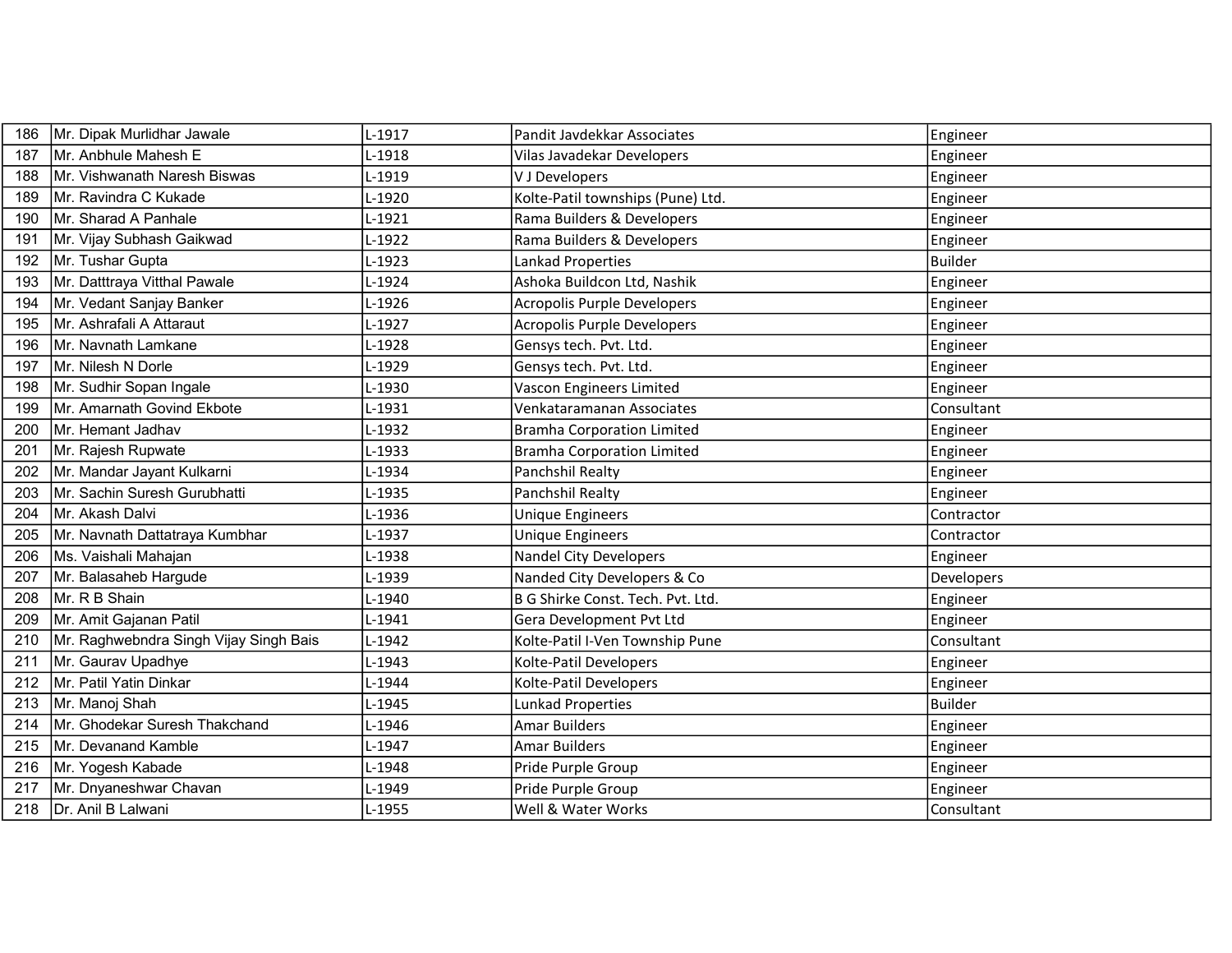| 219 | Mr. Manik Pimple                       | L-1956   | Sai Sahara                             | Engineer                      |
|-----|----------------------------------------|----------|----------------------------------------|-------------------------------|
| 220 | Mr. Shahewar Bhatti                    | L-1963   | <b>Kumar Properties</b>                | <b>Builders</b>               |
| 221 | Mr. Dangale Jagdish Tukaram            | L-1964   | Venkat Ramanan Associates              | Architect                     |
| 222 | Mr. Bharat Nath                        | L-1965   | Vascon Engineering                     | Engineers                     |
| 223 | Mr. Manoj Paranjpe                     | L-1966   | Rachna Lifestyle                       | <b>Real Estate Developers</b> |
| 224 | Mr. Ranjit Bondre                      | L-1967   | Phiroze Karaka & Co.                   | Manufacturer                  |
| 225 | Mr. Deepak Sawant                      | L-1968   | K P Badgujar                           | Consultant                    |
| 226 | Mr. Abhijit Kadam                      | L-1969   | <b>Kumar Properties</b>                | <b>Builders</b>               |
| 227 | Ms. Rohinee Badgujar                   | L-1970   | K P Badgujar                           | Contractor                    |
| 228 | Mr. Prashant Kshatriya                 | L-1971   | Rachna Lifestyle                       | Others                        |
| 229 | Mr. Liyakat Yusup Sayyad               | L-1981   | <b>City Corporation Limited</b>        | Engineer                      |
| 230 | Mr. Dhaval Shah                        | L-1990   | <b>Ensys Engineers Private Limited</b> | Trader                        |
| 231 | Mr. Ketan Prakash Dhariya              | L-1991   | Madhav Limaye Group                    | Engineer                      |
| 232 | Mr. Anand V Chiplunkar                 | L-1997   | Aqua Products & Services Pvt. Ltd.,    | Trader                        |
| 233 | Mr. Nitin Mohite                       | L-1998   | College of Engineering Pune            | Others                        |
| 234 | Mr. Sanjeev N Kalashetti               | L-1999   | Safe Water India                       | Trader                        |
| 235 | Mr. Sanket Vitthal Tapkir              | L-2009   |                                        | Others                        |
| 236 | Mr. Nilesh Gandhi                      | L-2019   | <b>Ace Consultants</b>                 | Consultant                    |
| 237 | Mr. Nandkumar S Jorwekar               | L-2028   | <b>Skyline MEP Consultants</b>         | Consultant                    |
| 238 | Mr. Gunjal Siddhant Sanjay             | L-2044   |                                        | Engineer                      |
| 239 | Mr. Chudiwal Vinaykumar Mahavir Prasad | L-2109   | <b>Veda Ventures</b>                   | <b>Builder/Real Estate</b>    |
| 240 | Mr. Sanjay Padwal                      | $L-2110$ | Rohit Enterprises                      | Trader                        |
| 241 | Mr. Aniket Uday Datar                  | $L-2111$ | <b>Waterguard Engineers</b>            | Contractor                    |
| 242 | Mr. Pravinkumar P Bubane               | $L-2147$ | Arihant Consultant & Associates        | Consultant                    |
| 243 | Mr. Angad Arun Deshpande               | $L-2164$ | Elemento Eco Solutions Pvt. Ltd.,      | Manufacturer                  |
| 244 | Mr. Sanjiv K Chadha                    | $L-2173$ | Sant Valves Pvt. Ltd.,                 | Manufacturer                  |
| 245 | Mr. Anil G Sonar                       | L-2329   | AGS Technologies India Pvt. Ltd.       | Contractor                    |
| 246 | Ms. Divya Jain                         | L-2386   | Gera Developers Pvt. Ltd.              | Engineer                      |
| 247 | Mr. Dilip Shrimant Patil               | L-2387   | Gera Developers Pvt. Ltd.              | Engineer                      |
| 248 | Mr. Shaikh Sameer Shaikh Mazhar        | L-2388   | Gera Developers Pvt. Ltd.              | Engineer                      |
| 249 | Mr. Sandeep Rao                        | L-2389   | Gera Developers Pvt. Ltd.              | Engineer                      |
| 250 | Ms. Pradnya H Bhandari                 | L-2390   | Venkataraman Associates                | Architect/Interior Designer   |
| 251 | Ms. Gauri Dhapare                      | L-2391   | Venkataraman Associates                | Architect/Interior Designer   |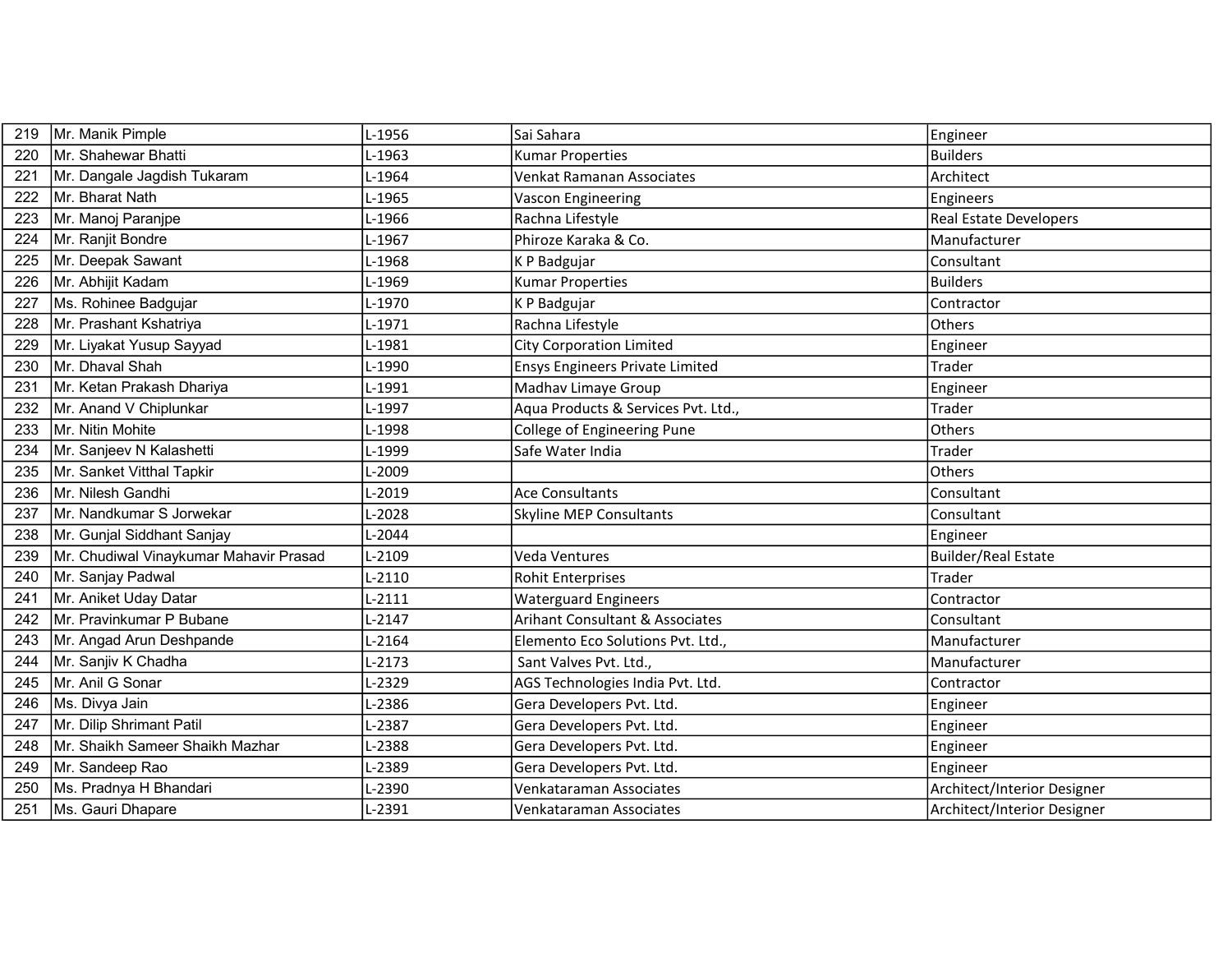| 252 | Mr. Laxman Shivram Bathe         | L-2392   | CQRA Pvt. Ltd.,                           | Builder/Real Estate Developer        |
|-----|----------------------------------|----------|-------------------------------------------|--------------------------------------|
| 253 | Mr. Surendra Singh B Sethi       | L-2394   | <b>VTP Realty</b>                         | Engineer                             |
| 254 | Mr. Lavate Nitin M               | L-2395   | <b>VTP Realty</b>                         | Engineer                             |
| 255 | Ms. Kanchan Subhash Shirodkar    | L-2396   | <b>VTP Realty</b>                         | Builder/Real Estate Developer        |
| 256 | Mr. Nitin Kisan Kumbharkar       | L-2397   | <b>VTP Realty</b>                         | Builder/Real Estate Developer        |
| 257 | Mr. Vinay Vijaykumar Kulkarni    | L-2398   | <b>VTP Realty</b>                         | Builder/Real Estate Developer        |
| 258 | Mr. Lallitkumar H Jain           | $-2399$  | <b>VTP Realty</b>                         | Builder/Real Estate Developer        |
| 259 | Mr. Akash D Kmat                 | L-2400   | <b>VTP Realty</b>                         | Builder/Real Estate Developer        |
| 260 | Mr. Swapnil Naresh Bhardwaj      | L-2401   | <b>VTP Realty</b>                         | Engineer                             |
| 261 | Mr. Akhil Bhandari               | L-2402   | <b>VTP Realty</b>                         | Engineer                             |
| 262 | Mr. Suyog Satish Chopda          | L-2403   | <b>VTP Realty</b>                         | Engineer                             |
| 263 | Ar. Gayatri Godse                | L-2404   | <b>Onama Architects</b>                   | Architect/Interior Designer          |
| 264 | Ms. Maitreyee Kulkarni           | L-2405   | <b>Onama Architects</b>                   | Architect/Interior Designer          |
| 265 | Ms. Prachi                       | L-2406   | Moco Design Studio                        | Architect/Interior Designer          |
| 266 | Ms. Jankhana Thakkar             | L-2407   | Moco Design Studio                        | Architect/Interior Designer          |
| 267 | Mr. Dhananjay Pulate             | L-2408   | Kundan Spaces                             | Engineer                             |
| 268 | Mr. Santosh Gajanan Bendre       | L-2409   | <b>Kundan Spaces</b>                      | Engineer                             |
| 269 | Mr. Kadam Umesh Sopanrao         | $-2410$  | <b>Merit Consultancy</b>                  | Engineer                             |
| 270 | Mr. Naresh Suresh Acharya        | $L-2411$ | <b>Merit Consultancy</b>                  | Consultant                           |
| 271 | Ms. Amruta Ghosh                 | L-2412   | Panchsheel Realty                         | Architect/Interior Designer          |
| 272 | Mr. Ketan Raghunath Budgude      | L-2413   | Panchsheel Realty                         | Architect/Interior Designer          |
| 273 | Ms. Bandita Kashyap Bhattacharya | L-2414   | Panchsheel Realty                         | Architect/Interior Designer          |
| 274 | Ms. Avantika Singh               | $L-2415$ | <b>Panchsheel Realty</b>                  | Architect/Interior Designer          |
| 275 | Mr. Amit Lal Shah                | L-2416   | Shree Om Construction                     | Builder/Real Estate Developer        |
| 276 | Mr. Apul L Shah                  | $L-2417$ | <b>Shree Om Construction</b>              | Builder/Real Estate Developer        |
| 277 | Mr. Shedge Sunil Dhanaji         | L-2418   | City Corporation Limited (Amanora)        | <b>Builder/Real Estate Developer</b> |
| 278 | Mr. Liyakat Yusub Sayyad         | L-2419   | <b>City Corporation Limited (Amanora)</b> | Engineer                             |
| 279 | Mr. Sunil Narsingrao Mane        | $L-2420$ | <b>Kumar Properties</b>                   | Builder/Real Estate Developer        |
| 280 | Mr. Dhumal Sagar Vishwanath      | L-2421   | <b>Kumar Properties</b>                   | Engineer                             |
| 281 | Mr. Matin Salim Khan             | L-2422   | <b>Kumar Properties</b>                   | Engineer                             |
| 282 | Mr. Bhagwan Devram Malgunde      | L-2423   | <b>Kumar Properties</b>                   | Builder/Real Estate Developer        |
| 283 | Mr. Kunal Ramchandra Dighe       | L-2424   | <b>Kumar Properties</b>                   | Builder/Real Estate Developer        |
| 284 | Mr. Deshpande Vaibhav Vinayak    | L-2425   | Kumar Properties                          | Engineer                             |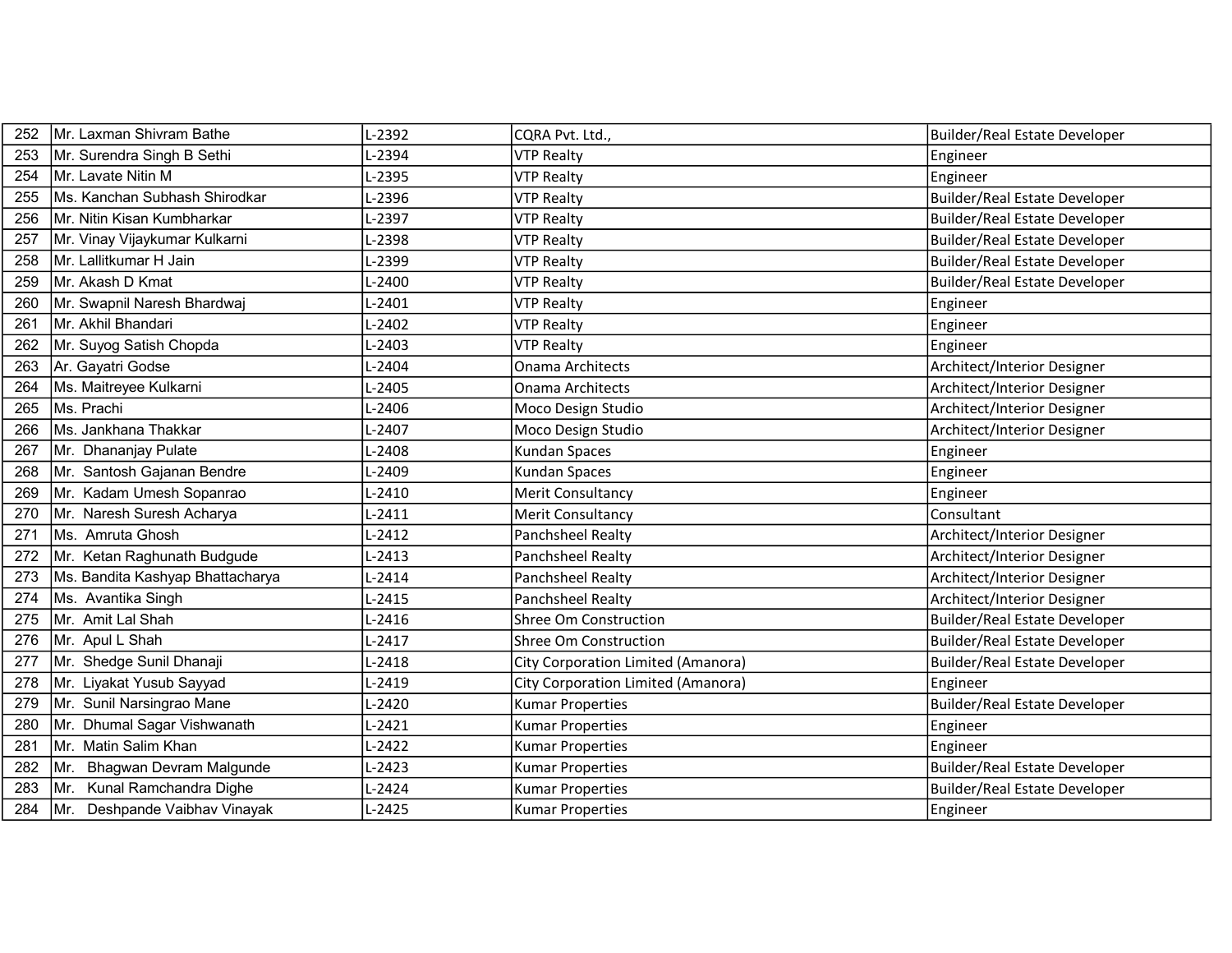| 285 | Mr.  | Rahul Murlidhar Memane          | L-2426     | Kohinoor Group                                | Engineer                             |
|-----|------|---------------------------------|------------|-----------------------------------------------|--------------------------------------|
| 286 | Mr.  | Pravin V Khode                  | $L - 2427$ | Kohinoor Group                                | Engineer                             |
| 287 | Mr.  | Darekar Subhash Rohidas         | $-2428$    | <b>Invental Construction Management Group</b> | Architectural Draughtsman            |
| 288 | Mr.  | Abdul Shakeel Shaikh            | $-2429$    | <b>Invental Construction Management Group</b> | Engineer                             |
| 289 | Mr.  | <b>Nilesh Shashikant Sutar</b>  | $-2430$    | <b>Dynamic Realty Ventures</b>                | Engineer                             |
| 290 | Mr.  | Rohit Vilas Gunjal              | L-2431     |                                               | Engineer                             |
| 291 | Mr.  | Ankur Rajendra Shah             | $-2432$    | <b>Shah Consultants</b>                       | Engineer                             |
| 292 | Mr.  | Satyajeet Ramesh Tikhe          | L-2433     | Puranik Builders Pvt Ltd.                     | <b>Builder/Real Estate Developer</b> |
| 293 |      | Ms. Naglaxmi Parmeshwar Shrimal | $-2434$    | Planedge Consultant Pvt Ltd.                  | Engineer                             |
| 294 |      | Mr. Harshal Pramod Wani         | $-2435$    | Planedge Consultant Pvt Ltd.                  | Engineer                             |
| 295 | Mr.  | <b>Avdhoot Pratap Bhatye</b>    | $-2492$    | Simplysmart Technologies Pvt Ltd.             | Consultant                           |
| 296 | Mr.  | Suraj Ratnakar Shilawane        | $-2969$    | Uplift Engineers Pvt. Ltd.                    | Engineer                             |
| 297 | Mr.  | Nitish Rahul Dupargude          | $-2970$    | Uplift Engineers Pvt. Ltd.                    | Engineer                             |
| 298 | Mr.  | Milind Shrikrishna Ponkshe      | $-2972$    |                                               | Consultant                           |
| 299 | Mr.  | Rohan Ravindra Bodhe            | L-2973     | Unicorn MEP Consultants Pvt. Ltd.             | Engineer                             |
| 300 | Mr.  | Aniket Sandeep Kakade           | $-2974$    | Pushkaraj Consultancy                         | Consultant                           |
| 301 | Mr.  | Rahul Narayan Dalvi             | L-2975     | <b>Blue Technologies Company</b>              | Contractor                           |
| 302 | Mr.  | Rahul Dharmadhikari             | $-2976$    | <b>RD Services</b>                            | Contractor                           |
| 303 | Mr.  | Rahul Bapusaheb Mathakari       | $-2977$    |                                               | Consultant                           |
| 304 | Mr.  | Sunil Ganpatrao Mulik           | $-2978$    | Naiknavare Development Pvt. Ltd.              | Contractor                           |
| 305 | Mr.  | Karape Sachin Suryakant         | $-2979$    | Planedge Consultants Pvt. Ltd.                | Consultant                           |
| 306 | Ms.  | Ratika Wakodkar                 | -2980      | Planedge Consultants Pvt. Ltd.                | Consultant                           |
| 307 |      | Ms. Pallavi Amit Bagde          | $-2981$    | Planedge Consultants Pvt. Ltd.                | Consultant                           |
| 308 |      | Mr. Vishal Deshpande            | $-2982$    | Planedge Consultants Pvt. Ltd.                | Consultant                           |
| 309 | IMs. | Gandhali Chandrakant Harshe     | $-2983$    | Urjal Consultants Pvt. Ltd.                   | Engineer                             |
| 310 | Ms.  | Sayali Chandrashekhar Itaraj    | $-2984$    | Urjal Consultants Pvt. Ltd.                   | Consultant                           |
| 311 | Mr.  | Nikhil N Tambade                | $-2985$    | Urial Consultants Pvt. Ltd.                   | Consultant                           |
| 312 | Mr.  | <b>Swanand Mukund Rasal</b>     | $-2986$    | Urjal Consultants Pvt. Ltd.                   | Consultant                           |
| 313 | Mr.  | Amol Ashok Bhuirkar             | $-2987$    | Gera Development Pvt. Ltd.                    | Engineer                             |
| 314 | IMr. | Sashikanta Rout                 | $-2988$    | Gera Development Pvt. Ltd.                    | Engineer                             |
| 315 | Mr.  | Dilip Laxman Kore               | $-2989$    | Contours Interio Pvt. Ltd.                    | Engineer                             |
| 316 | Mr.  | Gaurav A. Chordia               | -2990      | Contours Interio Pvt. Ltd.                    | Engineer                             |
| 317 |      | Mr. Pravin B. Gathe             | $-2991$    | Shrikrishna Environment Consultants Pvt. Ltd. | Engineer                             |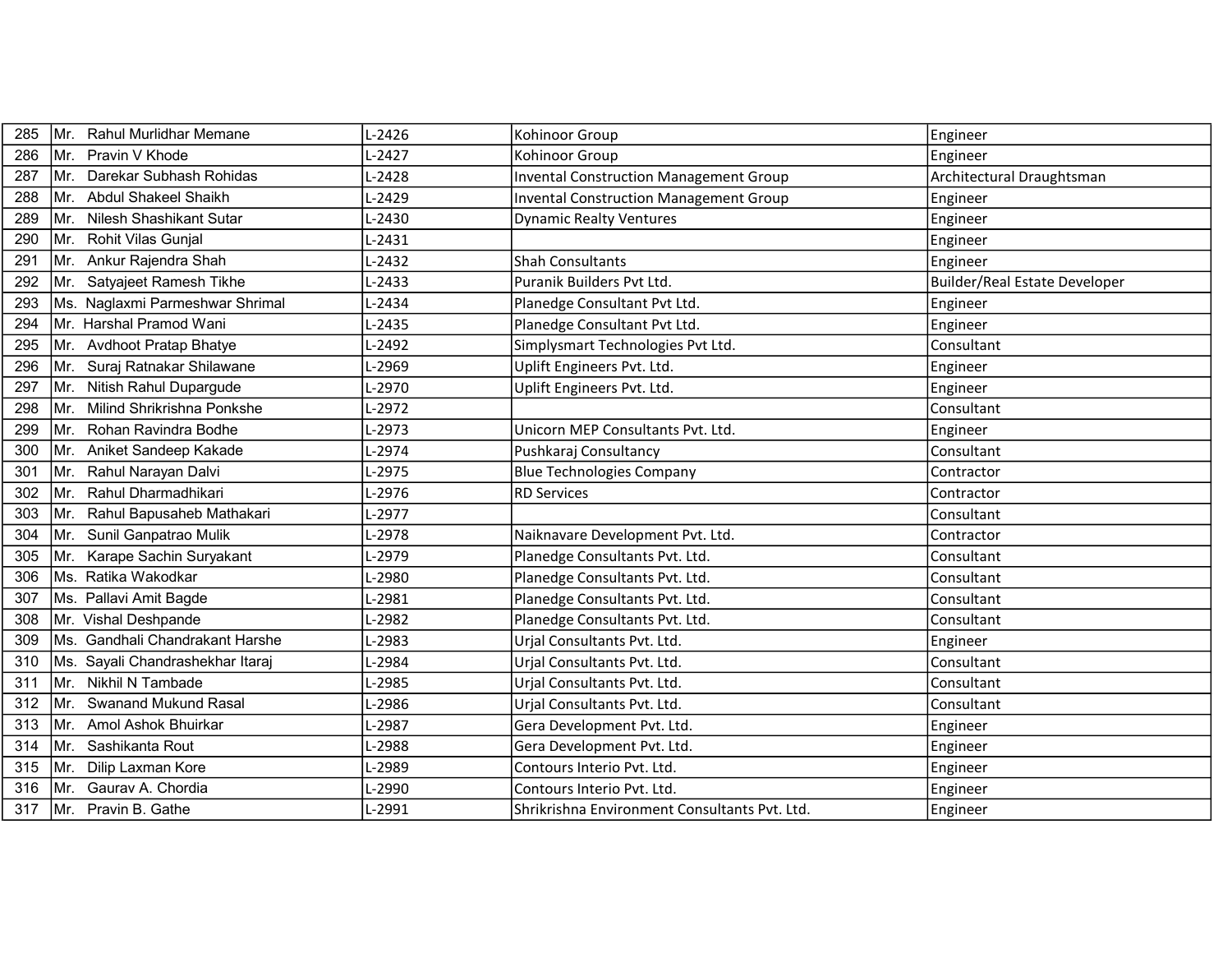| 318 | Mr. Hemant Chhagan Khedkar   | L-2992  | Shrikrishna Environment Consultants Pvt. Ltd. | Consultant                           |
|-----|------------------------------|---------|-----------------------------------------------|--------------------------------------|
| 319 | Mr. Santanu Kumar Dhal       | L-2993  | <b>ACE Consultant</b>                         | Consultant                           |
| 320 | Mr. Manish Madhukar Padwal   | L-2994  | <b>ACE Consultant</b>                         | Consultant                           |
| 321 | Mr. Gunjal Siddhant Sanjay   | L-2995  | <b>Swami Consulting Services</b>              | Engineer                             |
| 322 | Mr. Nitin Dattatray Darekar  | $-2996$ | <b>Swami Consulting Services</b>              | Consultant                           |
| 323 | Mr. Tejas Manohar Yadav      | L-2997  | ASR Promoters & Developers LLP                | <b>Builder/Real Estate Developer</b> |
| 324 | Mr. Jadhav Govind Tukaram    | L-2998  | ASR Promoters & Developers LLP                | <b>Builder/Real Estate Developer</b> |
| 325 | Mr. Rohit Dinesh More        | L-2999  | <b>ASR Promoters &amp; Developers LLP</b>     | Builder/Real Estate Developer        |
| 326 | Mr. Shailesh Gondkar         | L-3000  | ASR Promoters & Developers LLP                | Builder/Real Estate Developer        |
| 327 | Mr. Ganesh Shankar Ursal     | L-3001  | ASR Promoters & Developers LLP                | <b>Builder/Real Estate Developer</b> |
| 328 | Mr. Shatrughan Pandit Pawar  | L-3002  | <b>ASR Promoters &amp; Developers LLP</b>     | Builder/Real Estate Developer        |
| 329 | Mr. Utkarsh Gulab Pokharkar  | L-3003  | Unicorn MEP Consultants Pvt. Ltd.             | Engineer                             |
| 330 | Mr. Manoj Anna Raskar        | L-3004  | Unicorn MEP Consultants Pvt. Ltd.             | Engineer                             |
| 331 | Ms. Deepa Sunil Gonte        | L-3005  | Unicorn MEP Consultants Pvt. Ltd.             | Engineer                             |
| 332 | Ms. Vaishali Ram Washivale   | L-3006  | Unicorn MEP Consultants Pvt. Ltd.             | Engineer                             |
| 333 | Mr. Swapnil Laxman Nalawade  | $-3007$ | Unicorn MEP Consultants Pvt. Ltd.             | Engineer                             |
| 334 | Mr. Sanjay Shankar Gujar     | L-3008  | Unicorn MEP Consultants Pvt. Ltd.             | Engineer                             |
| 335 | Mr. Sudhir Shankar Yerandole | L-3009  | Unicorn MEP Consultants Pvt. Ltd.             | Engineer                             |
| 336 | Mr. Pratik Suresh Gaikwad    | L-3010  | Unicorn MEP Consultants Pvt. Ltd.             | Engineer                             |
| 337 | Mr. Sandeep N. More          | $-3011$ | Unicorn MEP Consultants Pvt. Ltd.             | Consultant                           |
| 338 | Mr. Mahesh Shivdas Lokare    | L-3012  | Unicorn MEP Consultants Pvt. Ltd.             | Engineer                             |
| 339 | Mr. Shailesh Thorve          | L-3013  | Venkatramanan Associates                      | Engineer                             |
| 340 | Mr. Sandeep Kadiyal          | L-3014  | Venkatramanan Associates                      | Engineer                             |
| 341 | Mr. Rohan R. Patil           | L-3015  | Madhav Limaye Consulting LLP                  | Engineer                             |
| 342 | Mr. Satyajit Limaye          | L-3016  | Madhav Limaye Consulting LLP                  | Consultant                           |
| 343 | Mr. Umesh S. Kondhare        | L-3017  | Phoenix Consultants                           | Consultant                           |
| 344 | Mr. Prasad Shashikant Shinde | $-3018$ | Yashada Engineering Services Pvt. Ltd.        | Consultant                           |
| 345 | Mr. Vijay Shivaji Jadhav     | L-3019  | Yashada Engineering Services Pvt. Ltd.        | Consultant                           |
| 346 | Mr. Kedar Prabhuling Swami   | $-3020$ | AGS Technologies India Pvt. Ltd.              | Engineer                             |
| 347 | Mr. Suhas Shankarrao Yadav   | L-3021  | Kumar Properties Pvt. Ltd.                    | Engineer                             |
| 348 | Mr. Vinod R. Ghormode        | $-3022$ | Kumar Properties Pvt. Ltd.                    | Engineer                             |
| 349 | Mr. Patil Shamkant Maganrao  | L-3023  | Kumar Properties Pvt. Ltd.                    | Engineer                             |
| 350 | Mohd. Tausif Sheikh          | L-3024  | Kumar Properties Pvt. Ltd.                    | Engineer                             |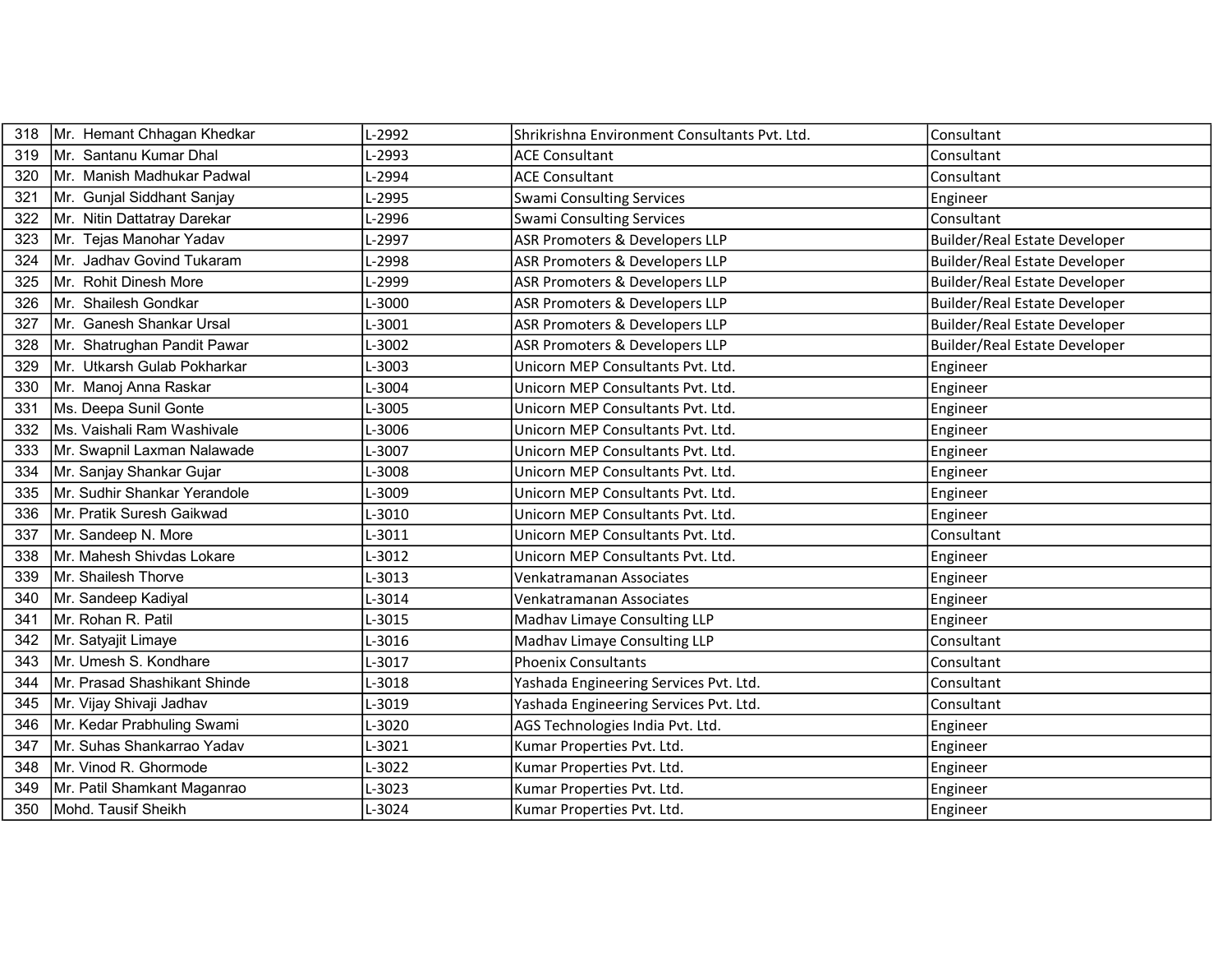| 351 | Mr. Vipin Gunthe                  | L-3025  | Rheaa Civitech Pvt. Ltd.                    | Consultant                           |
|-----|-----------------------------------|---------|---------------------------------------------|--------------------------------------|
| 352 | Ms. Shital Nivle                  | L-3026  | Rheaa Civitech Pvt. Ltd.                    | Consultant                           |
| 353 | Ms. Shivani Patel                 | $-3027$ | Moco Design Studio                          | Architect                            |
| 354 | Ms. Devika Mestry                 | L-3028  | Moco Design Studio                          | Architect                            |
| 355 | Ms. Anuradha Awasare              | $-3029$ | Moco Design Studio                          | Architect/Interior Designer          |
| 356 | Ms. Nishita Desai                 | L-3030  | Moco Design Studio                          | Architect/Interior Designer          |
| 357 | Mr. Pradeep S. Rathi              | $-3031$ | QCT Energy Pvt. Ltd.                        | Manufacturer/Contractor/Distributer  |
| 358 | Mr. Kavendra Ashokrao Thakare     | $-3032$ | QCT Energy Pvt. Ltd.                        | Manufacturer/Contractor/Distributer  |
| 359 | Mr. Pankaj Vilas Gorivale         | -3033   | McLin Consultants Pvt. Ltd.                 | Consultant                           |
| 360 | Mr. Rahul Ashok Shelke            | L-3034  | McLin Consultants Pvt. Ltd.                 | Consultant                           |
| 361 | Mr. Nishant Singh Chouhan         | $-3035$ | S. N. Joshi Consultants Pvt. Ltd.           | Consultant                           |
| 362 | Mr. Mangesh Keshavrao More        | $-3036$ | S. N. Joshi Consultants Pvt. Ltd.           | Consultant                           |
| 363 | Ms. Ashwini Dattatraya Gaikwad    | -3037   | MEP System Solution Pvt. Ltd.               | Consultant                           |
| 364 | Ms. Sital Pradip Jadhav           | 1-3038  | MEP System Solution Pvt. Ltd.               | Engineer                             |
| 365 | Harshvardhan Kiran Parmar<br>IMr. | L-3039  | Kopra BV                                    | Trader/Distributor                   |
| 366 | Piyush Subhash Patil<br>Mr.       | $-3040$ | Kopra BV                                    | Trader/Distributor                   |
| 367 | Bhagwan Sarjerao Ware<br>IMr.     | L-3041  | Tushar Builders and BKP Infra               | <b>Builder/Real Estate Developer</b> |
| 368 | Deepak V. Musale<br>Mr.           | $-3042$ | Mahindra Lifespaces                         | Engineer                             |
| 369 | Pathak Sudhanshu Sanjeev<br>IMr.  | $-3043$ | D. Y. Patil College of Engg. Akurdi         | Engineer                             |
| 370 | Mrs. Pataskar Smita Vivek         | $-3044$ | D. Y. Patil College of Engg. Akurdi         | Engineer                             |
| 371 | Jugal Uday Ahirewal<br>Mr.        | L-3045  | Geberit Plumbing Technology India Pvt. Ltd. | Engineer                             |
| 372 | Rajendra S. Heda<br>Mr.           | $-3046$ | P & P Aqua Systems                          | Trader/Distributor                   |
| 373 | Harshal R Manpurkar<br>Mr.        | $-3047$ | P & P Aqua Systems                          | Trader/Distributor                   |
| 374 | Pradeep Bajrang Jagtap<br>Mr.     | $-3048$ | Geberit Plumbing Technology India Pvt. Ltd. | Engineer                             |
| 375 | Arun Pednekar<br>Mr.              | $-3049$ | <b>Venkatesh Sanitation</b>                 | Contractor                           |
| 376 | Lomesh Patil<br>Mr.               | 1-3050  | <b>Venkatesh Sanitation</b>                 | Contractor                           |
| 377 | Mr.<br>Sidram N Sathe             | $-3051$ |                                             | Engineer                             |
| 378 | Rohan Vijay Bhalerao<br>Mr.       | L-3052  | Ensys Engineers Pvt. Ltd.                   | Engineer                             |
| 379 | Jignesh Chhaganbhai Dholu<br>Mr.  | $-3053$ | Gagan Developers                            | Engineer                             |
| 380 | Ghadage Mahesh Meghasham<br>Mr.   | L-3054  | <b>Gagan Developers</b>                     | Engineer                             |
| 381 | Mr. Shrikant S. Patil             | $-3055$ | <b>Goel Ganga Developments</b>              | Builder/Real Estate Developer        |
| 382 | Mr. Mahavir A. Agarwal            | L-3056  | <b>Goel Ganga Developments</b>              | <b>Builder/Real Estate Developer</b> |
| 383 | Mr. Dheeraj A. Oswal              | $-3057$ |                                             | Consultant                           |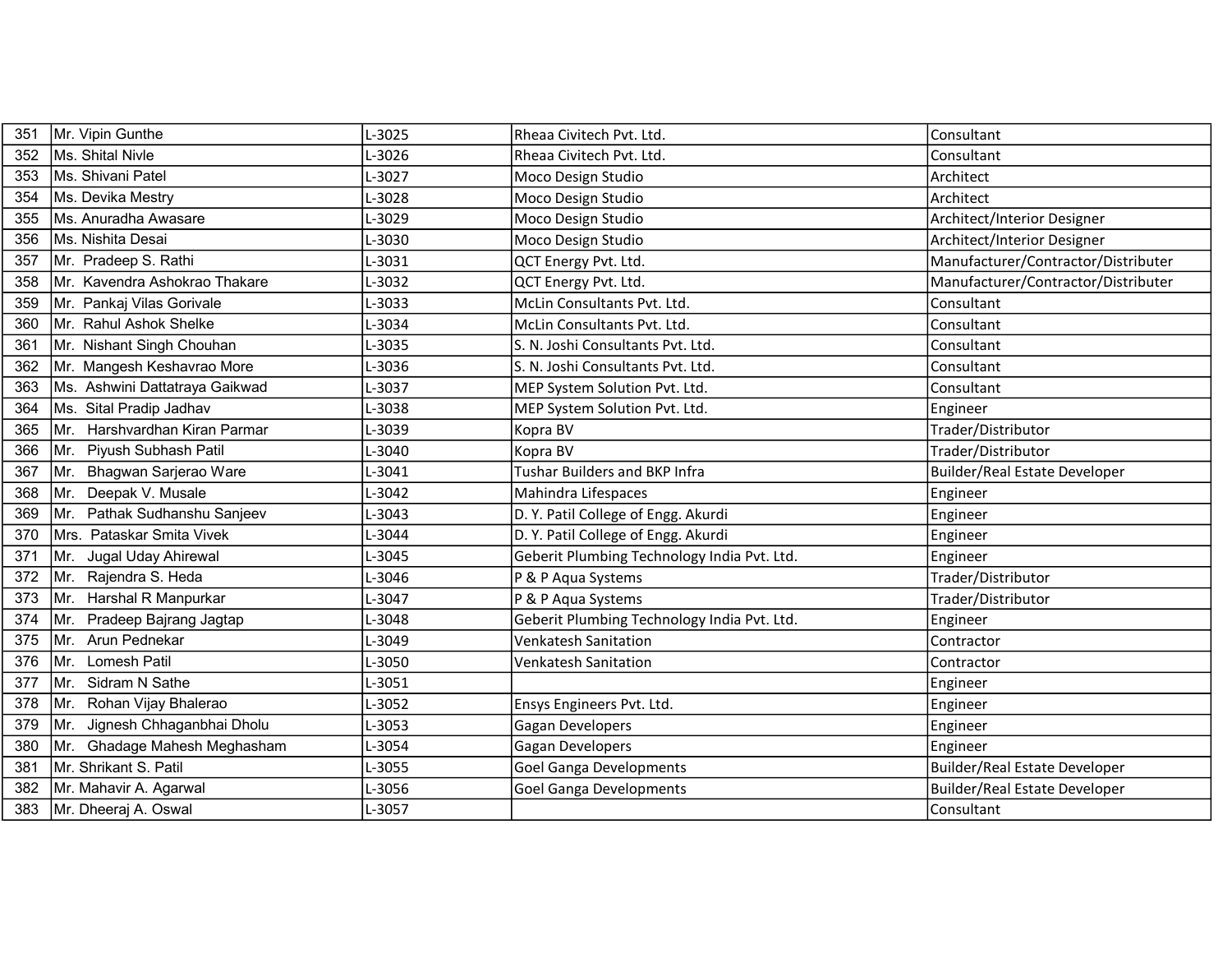| 384 | Mr. Rajesh Shinde              | L-3213  | Theysohn Extrusions Technik (I) Pvt. Ltd., | Manufacturer                       |
|-----|--------------------------------|---------|--------------------------------------------|------------------------------------|
| 385 | Mr. Mukund R Saraf             | $-3276$ | DBM Water Tech Pvt. Ltd.                   | Consultant                         |
| 386 | Mr. Prakash Vishwanath Bhat    | $-3345$ | Gagan Developers                           | Engineer                           |
| 387 | Mr. Ganesh Vitthalrao Bhoite   | L-3644  | Rama Group                                 | Engineer                           |
| 388 | Mr. Siddharth S. Sonkamble     | $-3645$ | <b>Mantra Properties</b>                   | Engineer                           |
| 389 | Mr. Chetan Tarachand Wadile    | L-3646  | <b>Mantra Properties</b>                   | Engineer                           |
| 390 | Ms. Dipali Dipak Pawar         | L-3647  | S. N. Joshi Consultants Pvt. Ltd.          | Engineer                           |
| 391 | Mr. Kadambari Raja Ram         | L-3648  | S N Joshi Consultants Pvt. Ltd.            | Engineer                           |
| 392 | Mr. Angad Sanjay Mone          | -3649   | <b>Swami Consultancy Services</b>          | Engineer                           |
| 393 | Mr. Shivraj Prakash Swami      | L-3650  | <b>Swami Consultancy Services</b>          | Consultant                         |
| 394 | Mr. Chandra Prakash Borkar     | L-3651  | <b>Military Engineer Services</b>          | Engineer, Governement Organistaion |
| 395 | Mr. Gali Babu                  | $-3652$ | <b>Military Engineer Services</b>          | Engineer, Government Organisation  |
| 396 | Mr. Mayur Vijay Bhatewara      | L-3653  | <b>ACE Consultants</b>                     | Engineer                           |
| 397 | Mr. Gaurav Dadaji Pawar        | L-3654  | Structural Buildtech Pvt. Ltd.             | Consultant                         |
| 398 | Mr. Mahesh Rajaram Pawale      | L-3655  | Gagan Developers                           | Engineer                           |
| 399 | İMr. Akash Gokul Bundele       | L-3656  | Gagan Developers                           | Engineer                           |
| 400 | Mr. Ashok Vilas Lembhe         | L-3657  | Anushka Aquasys Pvt. Ltd.                  | Contrector, Trader/Distributor     |
| 401 | Mr. R. A. Gokhale              | L-3658  | <b>Beekay Services</b>                     | Trader/Distributor                 |
| 402 | Mr. Ketan Maheshbhai Patel     | L-3659  | <b>Swami Consultancy Services</b>          | Engineer                           |
| 403 | Ms. Pragati Dilip Mahale       | L-3660  | <b>Swami Consultancy Services</b>          | Engineer                           |
| 404 | Mr. Vishal Sandipan Shinde     | L-3661  | Ensys Engineers Pvt. Ltd.                  | Engineer                           |
| 405 | Mr. Charudatta Yuvraj Shinde   | L-3662  | Urjal Consultants Pvt. Ltd.                | Engineer                           |
| 406 | Mr. Dheeraj Rajendra Deokar    | -3663   | Rheaa Civitech Pvt. Ltd.                   | Engineer                           |
| 407 | Mr. Nabeel Ayyaz Shaikh        | L-3664  | Rheaa Civitech Pvt. Ltd.                   | Engineer                           |
| 408 | Mr. Sangram Sanjay Chavan      | L-3665  | <b>Waterguard Engineers</b>                | Trader/Distributor                 |
| 409 | Mr. Aniket A. Shah             | L-3666  | <b>ACE Consultants</b>                     | <b>Interior Designer</b>           |
| 410 | Mr. Kuldeep Sable              | L-3667  | <b>ACE Consultants</b>                     | Consultant                         |
| 411 | Ms. Urvashi R. Malokar         | L-3668  | Unicorn M.E.P. Consultants Pvt. Ltd.       | Consultant                         |
| 412 | Ms. Nikita R. Tungar           | -3669   | Unicorn M.E.P. Consultants Pvt. Ltd.       | Consultant                         |
| 413 | Mr. Mohammed Nawaz             | L-3670  | Unicorn M.E.P. Consultants Pvt. Ltd.       | Consultant                         |
| 414 | Mr. Ashish Ankush Bhosale      | L-3671  | Unicorn M.E.P. Consultants Pvt. Ltd.       | Consultant                         |
| 415 | Mr. Sourabh Pradeep Kumar Koli | L-3672  | Unicorn M.E.P. Consultants Pvt. Ltd.       | Consultant                         |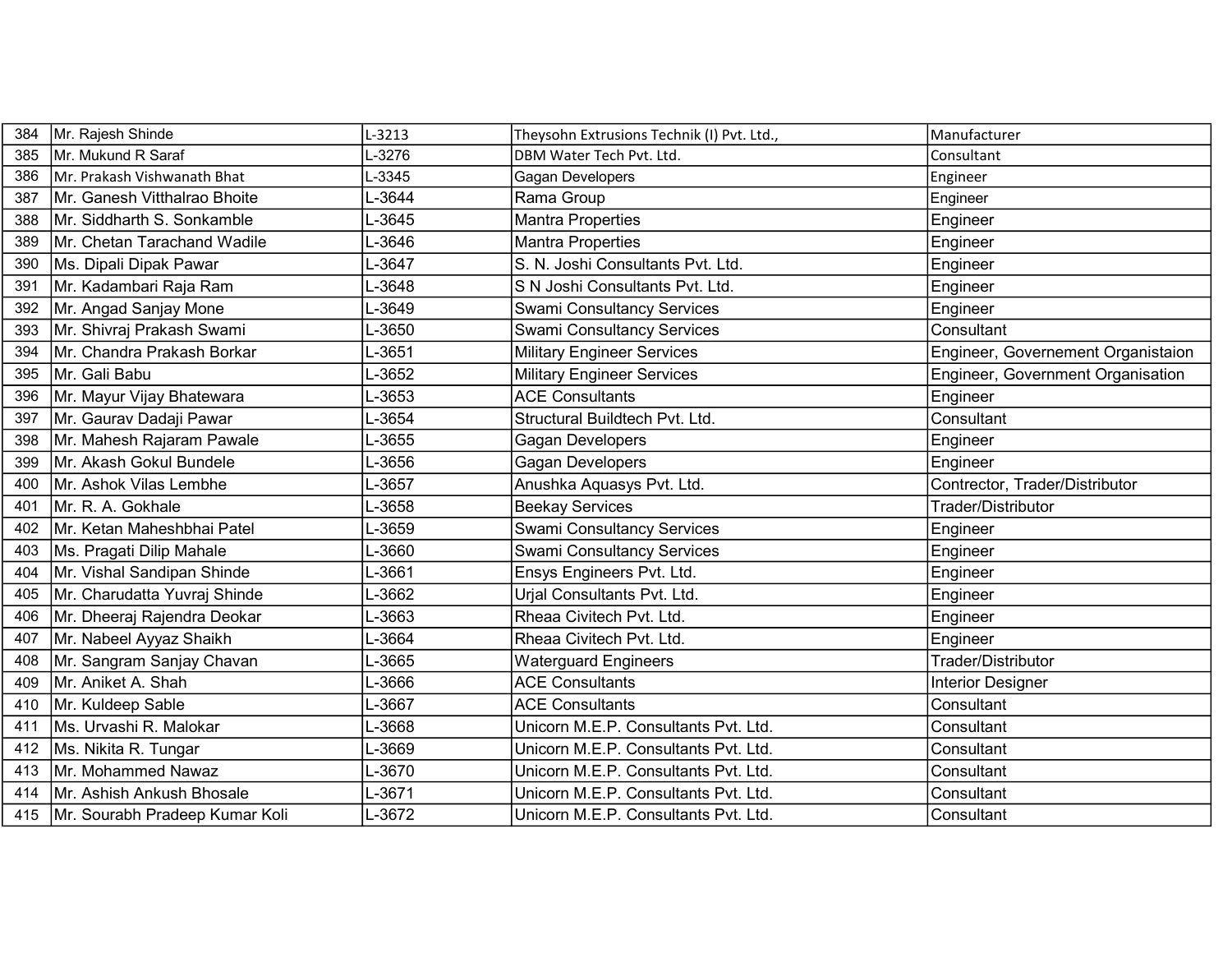| 416 | Mr. Girish Ashok Goriwale       | L-3673  | Unicorn M.E.P. Consultants Pvt. Ltd.           | Consultant                       |  |  |
|-----|---------------------------------|---------|------------------------------------------------|----------------------------------|--|--|
| 417 | Ms. Namrata Phulgirkar          | L-3674  | Venkataramanan Associates                      | Architect/ Interior Designer     |  |  |
| 418 | Ms. Kojagiri Gurjar             | L-3675  | Venkataramanan Associates                      | Architect/ Interior Designer     |  |  |
| 419 | Mr. Aditya Mahagaonkar          | L-3676  | Venkataramanan Associates                      | Architect/ Interior Designer     |  |  |
| 420 | Ms. Prajakta Ponkshe            | $-3677$ | Venkataramanan Associates                      | Architect/ Interior Designer     |  |  |
| 421 | Mr. More Pawan Namdeo           | L-3678  | Kicons Limited (Fourth Dimension Group)        | Consultant                       |  |  |
| 422 | Mr. Suresh Sudam Patil          | L-3679  | Kicons Limited (Fourth Dimension Group)        | Consultant                       |  |  |
| 423 | Mr. Nilesh Kallappa Koli        | -3680   | Pride Projects & Consultants                   | Engineer                         |  |  |
| 424 | Ms. Akanksha Gokul Patil        | L-3681  | Pride Projects & Consultants                   | Engineer                         |  |  |
| 425 | Mr. Ajay Vilas Lokare           | L-3682  | Pride Projects & Consultants                   | Engineer                         |  |  |
| 426 | Ms. Pratiksha Shrikrishna Unale | L-3683  | <b>Pride Projects</b>                          | Engineer                         |  |  |
| 427 | Mr. Nitin Gopal Sutar           | L-3684  | <b>Phoenix Consultants</b>                     | Consultant                       |  |  |
| 428 | Ms. Shilpa Bagade               | L-3685  | Shilpa Bagade                                  | Consultant                       |  |  |
| 429 | Mr. Vilas Dain                  | L-3686  | Geberit                                        | Technician                       |  |  |
| 430 | Mr. Shrihari Bukkebag           | L-3687  | Geberit                                        | Engineer                         |  |  |
| 431 | Mr. Sid Anil Vasant             | L-3688  | MEP System Solutions Pvt. Ltd.                 | Engineer, Consultant             |  |  |
| 432 | Mr. Sandeep Sonu Vaje           | L-3689  | MEP System Solutions Pvt. Ltd.                 | Engineer, Consultant             |  |  |
| 433 | Mr. Sachin Deepak Pambare       | L-3690  | Contours Interion Pvt. Ltd.                    | Engineer                         |  |  |
| 434 | Mr. Amar Patil                  | L-3691  | <b>Amar Builders</b>                           | Engineer                         |  |  |
| 435 | Mr. Swarup Banerjee             | L-3692  | Solitaire World (Classic Promoters & Builders) | Engineer                         |  |  |
| 436 | Mr. Devanand Nivrutti Amale     | L-3693  | Classic Promoters & Builders Pvt. Ltd.         | Engineer                         |  |  |
| 437 | Ms. Vinita Vinay Kunwar         | -3694   | Rama Group                                     | Architect/ Interior Designer     |  |  |
| 438 | Mr. Tushar Sharad Vatturkar     | L-3695  | Vatturkar Industrial                           | Manufacturer                     |  |  |
| 439 | Mr. Aditya Akole                | L-3934  | Akson's Solar Equipments Pvt. Ltd.             | Trader/Distributor, Manufacutrer |  |  |
| 440 | Mr. Hitesh Dadlani              | L-3935  | J. D. Traders                                  | Trader/Distributor               |  |  |
| 441 | Mr. Rajendra Pralhad Patil      | L-3968  |                                                | Consultant, Engineer             |  |  |
| 442 | Mr. Abodh Pankaj Apte           | L-4069  | <b>Amar Builders</b>                           | Engineer                         |  |  |
| 443 | Mr. Arun Shankarrao Borgave     | $-4072$ | MHADA                                          | Engineer                         |  |  |
| 444 | Mr. Amit Ajay Sanklecha         | L-4079  | Aasan Hydraulics                               | Contractor, Trader/Distributor   |  |  |
|     | <b>Corporate Members</b>        |         |                                                |                                  |  |  |
|     | 445   Mr. M.M. Khandve          | C-035   | İKirloskar Brothers Ltd.                       | Manufacturer                     |  |  |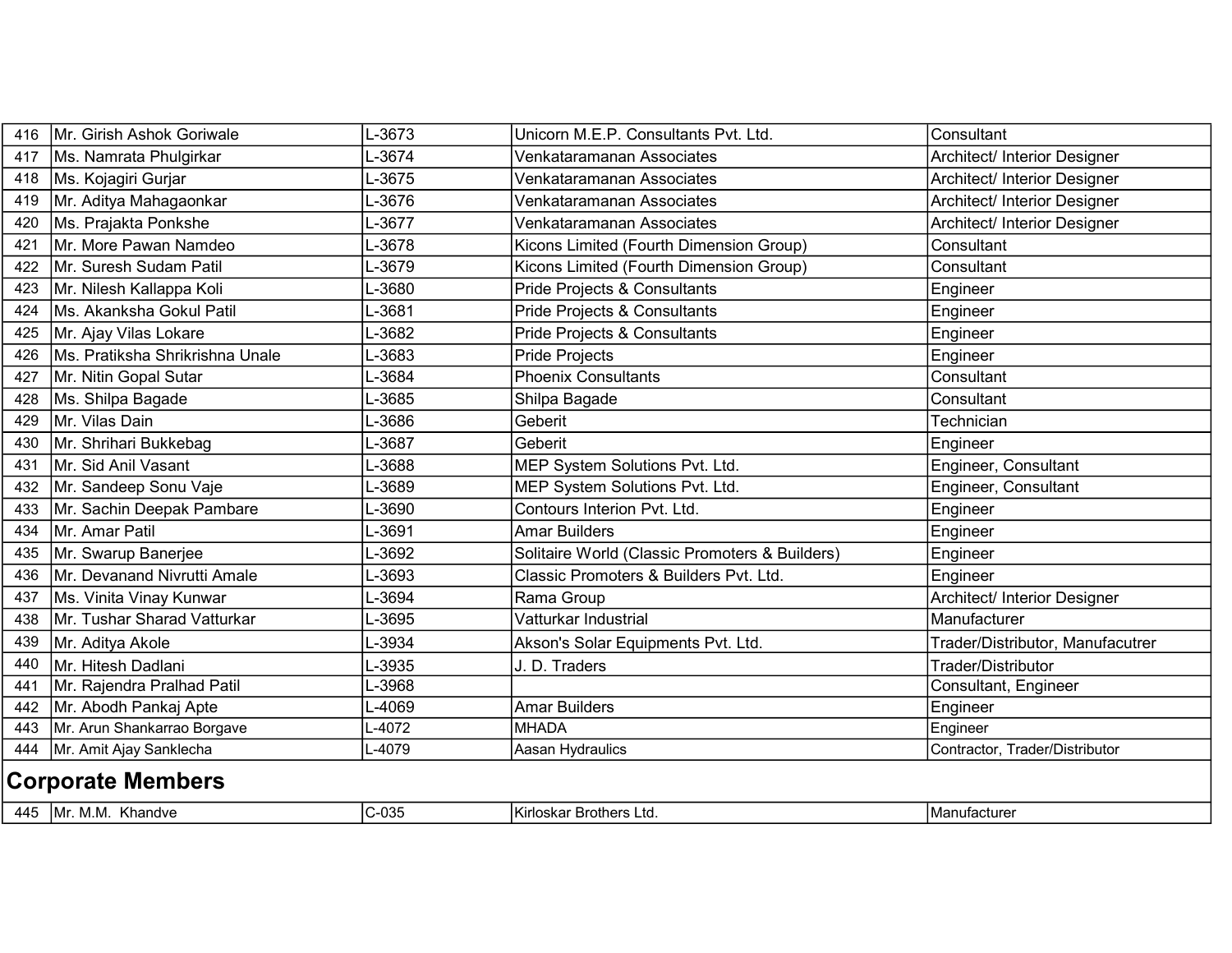| 446 | Mr. Nilesh A. Gandhi          | $C-052$            | <b>Ace Consultants</b>                     | Consulting Engineer           |
|-----|-------------------------------|--------------------|--------------------------------------------|-------------------------------|
| 447 | Mr. Abhay Jaykumar Chordia    | $\overline{C-054}$ | Panchshil Realty                           | Contractor                    |
| 448 | Mr. Nitin Kulkarni            | $C-059$            | Finolex Industries Ltd.                    | Manufacturer                  |
| 449 | Mr. Ravindra Vishnu Ghavate   | $C-074$            | Libra Marketing & Services                 | Manufacturer                  |
| 450 | Mr. Manoj Shah                | C-087              | Manibhadra Marble & Tiles                  | Manufacturer                  |
| 451 | Col. (Retd.) R.V. Kenjalkar   | C 101              | <b>City Corporation Limited</b>            | <b>Real Estate Developers</b> |
| 452 | Mr. V.G. Phadnis              | C 110              | <b>Mclin Consultants Pvt Ltd</b>           | Consultant                    |
| 453 | Mr. Pankaj Shah               | C 116              | C. Ambalal & Co                            | Trader                        |
| 454 | Mr. Lalit Kumar Jain          | C 117              | <b>Kumar Builders</b>                      | Builder                       |
| 455 | Mr. Milon K. Nag              | C 138              | K.K. Nag Ltd                               | Manufacturer                  |
| 456 | Mr. Suresh S. Khopkar         | C 179              | Surya Engg. & Contractors Pvt. Ltd         | Contractor                    |
| 457 | Mr.                           | C 193              | Aqua Plus International                    | <b>Business</b>               |
| 458 | Mr. Sanjay S. Javanjal        | C 201              | <b>Deccan Environmental Consultants</b>    | Contractor                    |
| 459 | Mr. Ashok Joshi               | C 207              | Ashirvad Pipes Pvt. Ltd.                   | Manufacturer                  |
| 460 | Mr. K.R. Jose                 | C 228              | Anita Constructions & Engineering Pvt. Ltd | Contractor                    |
| 461 | Mr. Sheenu Desai              | C 240              | Mather and Platt Pumps Ltd                 | Manufacturer                  |
| 462 | Mr. Chandrashekhar Khapre     | C 241              | <b>Syscraft Global Enterprises</b>         | Engineer / Trader             |
| 463 | Mr. Vinod Bhole               | C 242              | <b>Water Treatment Equipments</b>          | Manufacturer                  |
| 464 | Mr. Anant Gajanan Nampurkar   | C 321              | Omni Pack                                  | Manufacturer                  |
| 465 | Ms. Akshata Patil             | C 326              | <b>KSB Pumps Limited</b>                   | Manufacturuer                 |
| 466 | Mr. Sanjeev Pacharne          | C 329              | Sai Buildcon                               | Contractor                    |
| 467 | Mr. Mandar Joshi              | C 340              | Kirloskar Brothers Ltd.                    | Manufacturer                  |
| 468 | Mr. Suhas S. Ruikar           | C 347              | Kishor Pumps Pvt. Ltd                      | Manufacturer                  |
| 469 | Mr. Shekhar B. Ithape         | C 348              | B.G. Shirke Construction Tech. Pvt. Ltd    | Contractor                    |
| 470 | Ms. Sujal Shah                | C 351              | Newage Industries                          | Manufacturer                  |
| 471 | IMr. Ganesh Shrikrishna Sathe | C 365              | Sathe and Company Pvt. Ltd                 | Trader                        |
| 472 | Mr. Abizer Zoeb Zariwala      | C 375              | Isenberg Bath India Pvt. Ltd               | Supplier                      |
| 473 | Mr. Shrenik Kankaria          | C 442              | Acufire Systems India Pvt. Ltd.,           | Contractor                    |
| 474 | Mr. Nagesh M Kapgate          | C <sub>413</sub>   | Sukrut UV Systems Private Limited          | Manufacturer                  |
| 475 | Mr. Chaitanya Tupe            | C 414              | <b>Vishwas Sales Corporation</b>           | Trader/Distributor            |
| 476 | Mr. Prakash Bhat              | C <sub>416</sub>   | Gagan Developers Pune                      | Builder                       |
| 477 | İMr. Burhan Nuruddin          | C 438              | S B Enterprises                            | Trader/Distributor            |
| 478 | Mr. Ramanathan Annamalai      | $C-459$            | Armacell India Pvt. Ltd.                   | Manufacturer                  |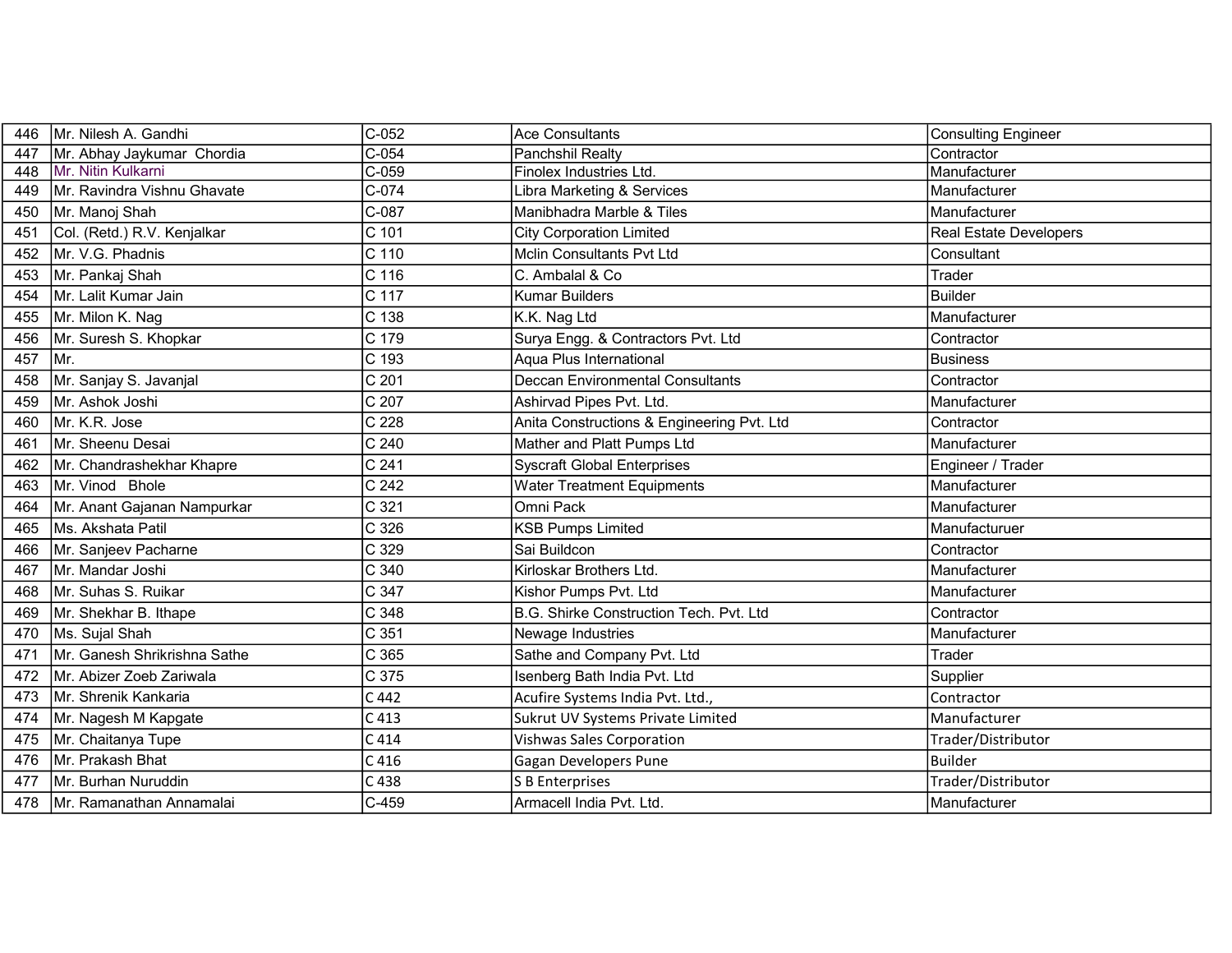## 479 Mr. K.R.M. Prakash Kumar AC 002 Jain Irrigation Systems Ltd Manufacturer 480 |Ms. Swathi Saralaya |AC 013 |IAPMO Plumbing Codes & Standards India Pvt. Ltd Institution 480 Mr. Dattray Warake **AC 028 Commander Watertech Pvt. Ltd** Manufacturer Manufacturer 481 Mr. Sandeep Chavan AC 038 Ashirvad Pipes Pvt. Ltd Manufacturer 482 Mr. Rahul V Naik AC 079 AC 079 Lehry Instrumentation & Valves Pvt. Ltd., Allehry Instrumentation & Valves Pvt. Ltd., 483 Mr. Sameer Pavane **Ackway AC 083** HIL Limited Manufacturer Manufacturer Manufacturer 484 |Mr. Aashish Ravindra Kulkarni |AC-091 Benchmark Agencies Pvt. Ltd. |Manufacturer, Consultant 485 |Mr. Ganesh Khadkatkar | I 002 Pune Construction Engineering Research Foundation Engineering Research 486 Mr. Rajiv Nehru I 1 005 | 1 005 | Nehru Institute of Construction & Enterprise Training, Consulting & Research 487 |Mr. D.S. Shirole **I CONSTANT | INTERNATION CONSTANT | INTERNATION | Interact** Training Construction Workers 488 Mr. P.D. Dhavale **I** Cusrow Wadia Institute of Technology Institution 489 Mr. Mukund S. Satarkar II 008 Govt. Polytechnic Pune Institution 490 Mrs. Pratima Joshi I 013 Shelter Associates Institution 491 Mr. B.K. Soni **I Republic 2014** P.S.G.V.P. Mandal's Polytechnic, Shahada **Institution** 492 Mr. B.N. Deshmukh I 018 B.L. Patil Polytechnic Institution 493 |Mr. Dilip Deshpande | I 019 | I 019 | Institute Management Committee of ITI, Velhe | Institution 494 Mr. Subhash Inamdar I 020 Jnanada Pratishthan's IIEDR Wagholi Institution 495 |Ms. Smita Vivek Pataskar | 1 031 D Y Patil College of Engineering, Pune | Educational 496 Mr. Sunilkumar Rajaram Patil I 036 Bharati Vidyapeeth College of Engineering, Lavale Institute 497 |Mr. Akshaykumar Subhash Danole | 1940 | ISPM's Rajarshi Shahu College of Engineering | Institute 498 Dr. Sumant A Choudhari I 041 JSPM-Narhe Technical Campus, Institute 499 |Mr. Abhay Math I 2010 | 1 047 | Dnyanada Institute of Flow Piping Technology (DIFPT) | Educational/ Training Institution 500 | Mr. Sahil S. Salvi **I 1 054** | 1 054 | Pimpri Chinchwad College of Engineering & Research, Pune | Institute 501 Mr. Anil Sahasrabuddhe **H** 016 College of Engineering Pune Institution 1 Mr. Bipin Manwadkar PM/07/2020/13 Institution Professional Members Additional Corporate Members Institutional Members Honorary Member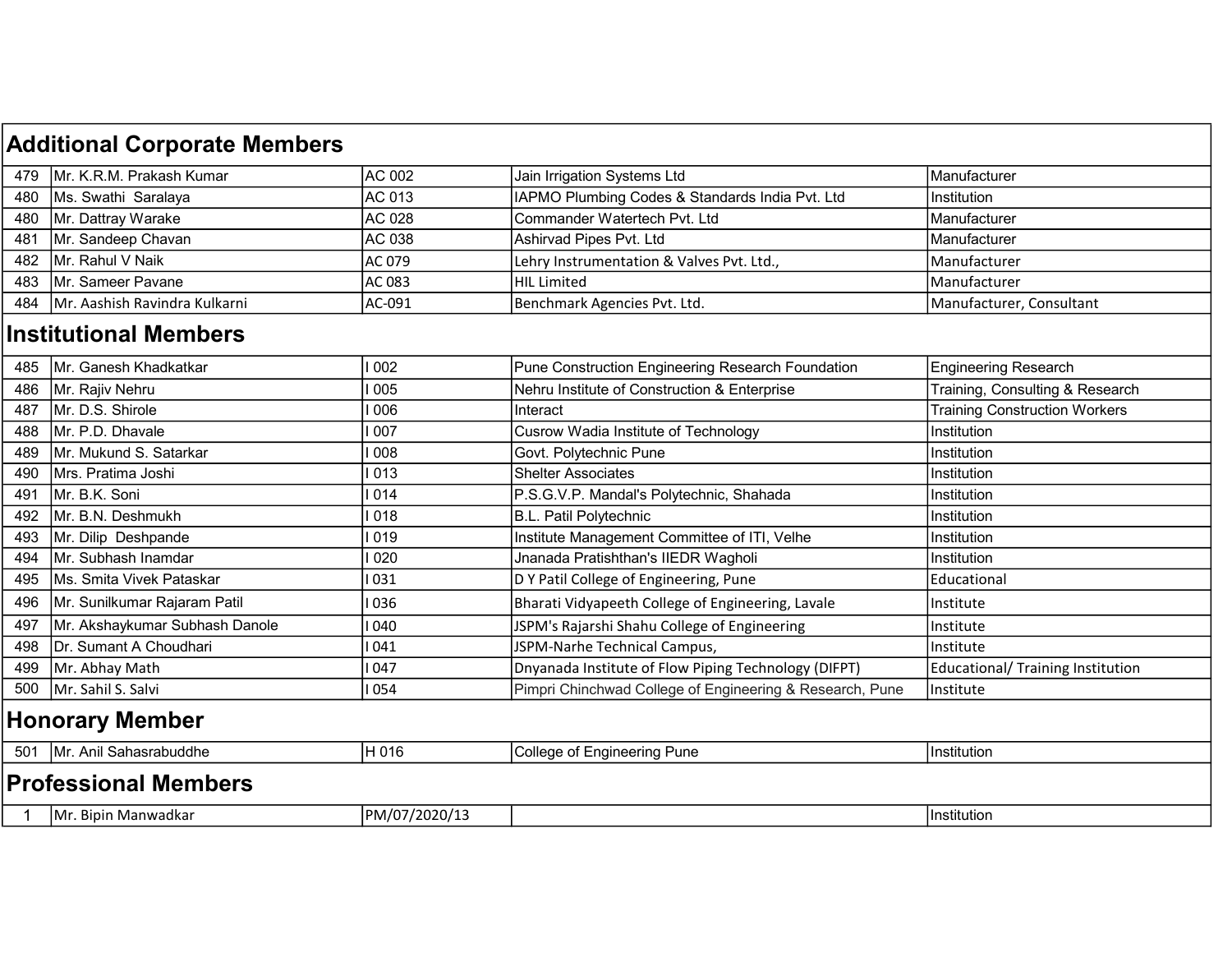| 2  | Mr. Vikrant SRIVASTAVA   | PM/08/2020/19                          |                                                          | Engineer                               |
|----|--------------------------|----------------------------------------|----------------------------------------------------------|----------------------------------------|
| 3  | Mr. Prasad Patil         | PM/08/2020/20                          |                                                          | Engineer                               |
| 4  | Mr. Dhruv Kaushal        | PM/08/2020/26                          | Pragati Flowtech Pvt Ltd                                 | <b>Others</b>                          |
| 5  | Mr. Natraj Khadilkar     | PM/12/2020/60                          | Caleffi SPA                                              | Sales, Marketing, Business Development |
| 6  | Mr. Priyabrata Mohanty   | PM/04/2021/86                          | Grundfos Pumps India Pvt Ltd                             | Sales                                  |
| 7  | Mr. KUNAL GHATE          | PM/05/2021/91                          | SNK DRAINTECH INDIA PVT LTD                              | <b>DRAINAGE SOLUTIONS</b>              |
| 8  | Mr. Yashodhan Karkare    | IPPL-20/01/2021/073 Conserve Buildcon  |                                                          | Engineer                               |
| 9  | Mr. Paresh Parmar        | IPPL-<br>20/01/2021/0129               | <b>VB Valves &amp; Automation</b>                        | Business                               |
| 10 | Mr. Abhay Patil          | <b>IPPL-</b><br>20/01/2021/0145        | Adhiraj Constructions Pvt Ltd                            | l Salaried                             |
| 11 | Mr. CHANDRAHAS SONKUSARE | <b>IPPL-</b><br>20/01/2021/0159        | <b>CIDCO</b>                                             | <b>CIVIL ENGINEER</b>                  |
| 12 | Mr. PRAVIN DESHMUKH      | IPPL-<br>20/01/2021/0167               | <b>EXCEL GAS &amp; EQUIPMENTS PVT LTD</b>                | <b>PROJECT ENGINEER</b>                |
| 13 | Mr. Govind Meghji Patel  | <b>IPPL-</b><br>20/01/2021/0266        | Emperia Realty                                           | Service                                |
| 14 | Mr. ASHISH BHILKAR       | IPPL-<br>20/01/2021/0192               | lconserve buildcon llp                                   | MEP ENGINEER                           |
| 15 | Mr. Sohail Sayyed        |                                        | IPPL-20/01/2021/029 Shapoorji Pallonji & Company Pvt Ltd | Salaried Employee                      |
| 16 | Mrs. Nitin Holkar        | IPPL-20/01/2021/034 Sairaj Constuction |                                                          | Service                                |
| 17 | Mr. GOUTTAMA BISWAL      | IPPL-20/01/2021/035 Sairaj Constuction |                                                          | <b>SERVICE</b>                         |
| 18 | Mr. Jaysing Kurale       |                                        | IPPL-20/01/2021/041 SHAMA Construction & Engg.Co.        | Civil Contractor                       |
| 19 | Mr. Saket Bhatewara      |                                        | IPPL-20/01/2021/065 Gaikwad Desai Properties             | civil Engineer                         |
| 20 | Mr. DEVENDRA VARKHEDKAR  | IPPL-20/01/2021/082 SELF EMPLOYED      |                                                          | MEP SPECIALIST                         |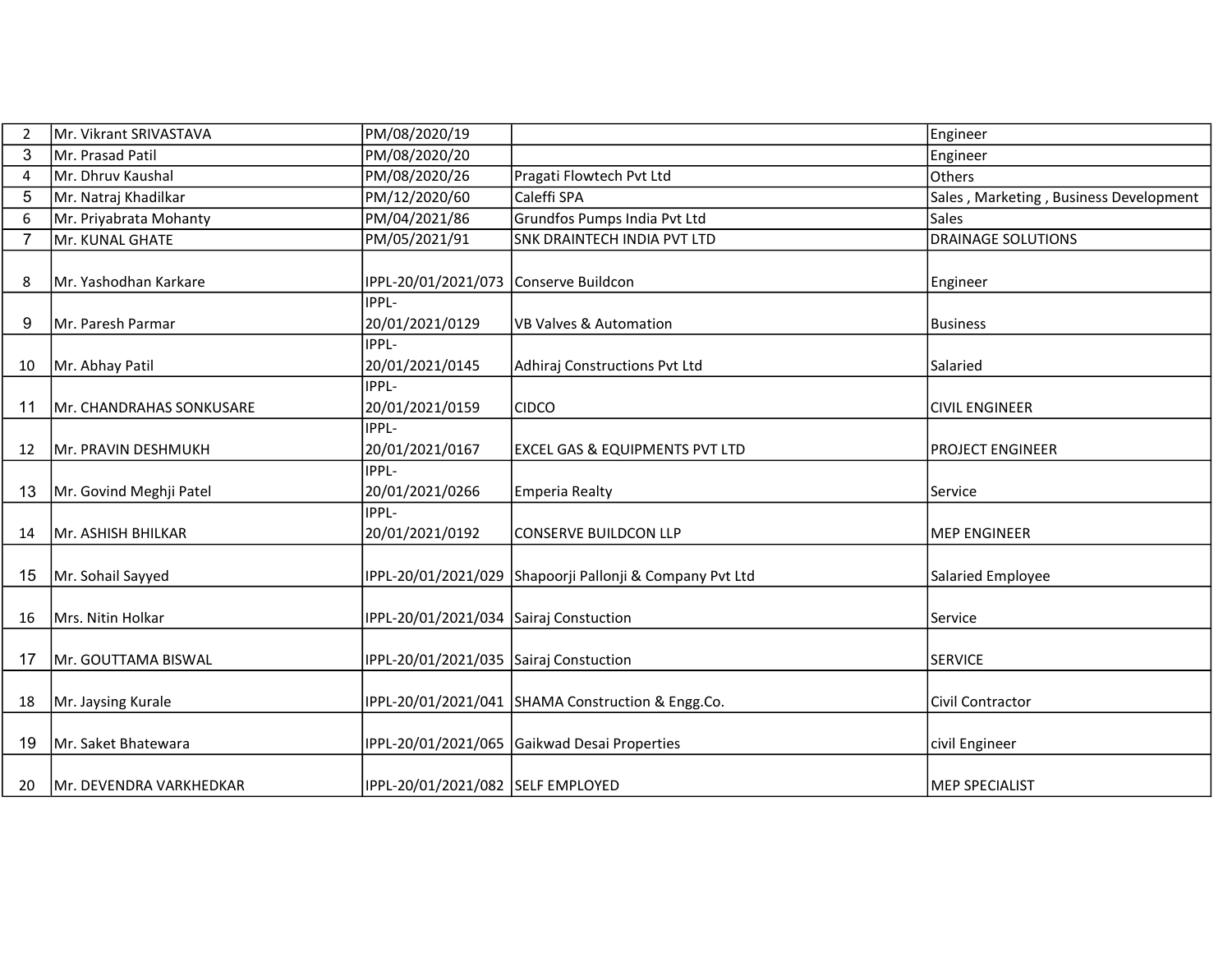| 21 | Mr. suraj Kadam                  | IPPL-20/01/2021/083 S K ENERGY           |                                                              | Engineer                          |
|----|----------------------------------|------------------------------------------|--------------------------------------------------------------|-----------------------------------|
|    |                                  |                                          |                                                              |                                   |
| 22 | Mrs. PRAJAKTA MULEY              |                                          | IPPL-20/01/2021/085 ARCHIVISTA ENGINEERING PROJECTS PVT.LTD. | ENGINEER                          |
|    |                                  |                                          |                                                              |                                   |
| 23 | Mr. Omkar Deshpande              | IPPL-20/01/2021/089   Alliance Solutions |                                                              | Engineer                          |
|    |                                  | IPPL-                                    |                                                              |                                   |
| 24 | Mr. Chetan Apte                  | 20/01/2021/0102                          | Apte Consultants                                             | Plumbing Fire Fighitng Consultant |
|    |                                  | IPPL-                                    |                                                              |                                   |
| 25 | Mr. PARESH GAIKWAD               | 20/01/2021/0106                          | Aquatecc Technologiess                                       | <b>ENGINEER</b>                   |
|    |                                  | IPPL-                                    |                                                              |                                   |
| 26 | Mr. Kiran Vikas Kshirsagar       | 20/01/2021/0246                          | Geberit Plumbing Technology India Pvt Ltd.,                  | Service                           |
|    |                                  | IPPL-                                    |                                                              |                                   |
| 27 | Mr. T Prabin Raj                 | 20/01/2021/0247                          | Wilo Mather & Platt, Pune                                    | Service                           |
|    |                                  | IPPL-                                    |                                                              |                                   |
| 28 | Mr. Shubham Raosaheb Gondhalekar | 20/01/2021/0248                          | Wilo Mather & Platt, Pune                                    | Service                           |
|    |                                  | IPPL-                                    |                                                              |                                   |
| 29 | Mr. Bharat Raghunath Ingale      | 20/01/2021/0250                          | Finolex Industries Limited                                   | Service                           |
|    |                                  | IPPL-                                    |                                                              |                                   |
| 30 | Mr. Katta Nagoor Goutham         | 20/01/2021/0251                          | Finolex Industries Limited                                   | Service                           |
|    |                                  | IPPL-                                    |                                                              |                                   |
| 31 | Mr. Indrabhan Pandey             | 20/01/2021/0252                          | <b>Finolex Industries Limited</b>                            | lService                          |
|    |                                  | IPPL-                                    |                                                              |                                   |
| 32 | Mr. Kajal Hari                   | 20/01/2021/0253                          | Finolex Industries Limited                                   | Service                           |
|    |                                  | IPPL-                                    |                                                              |                                   |
| 33 | Mr. Saurabh Sharma               | 20/01/2021/0254                          | Finolex Industries Limited                                   | Service                           |
|    |                                  | IPPL-                                    |                                                              |                                   |
| 34 | Mr. Praveen Ural B R             | 20/01/2021/0256                          | Finolex Industries Limited                                   | Service                           |
|    |                                  | IPPL-                                    |                                                              |                                   |
| 35 | Mr. Mayank Kumar                 | 20/01/2021/0264                          | Asian Paints                                                 | Service                           |
|    |                                  | IPPL-                                    |                                                              |                                   |
| 36 | Mr. Vivek Haralkar               | 20/01/2021/0191                          | Kumar - Beharay Properties LLP                               | Civil Engineer                    |
|    |                                  |                                          |                                                              |                                   |